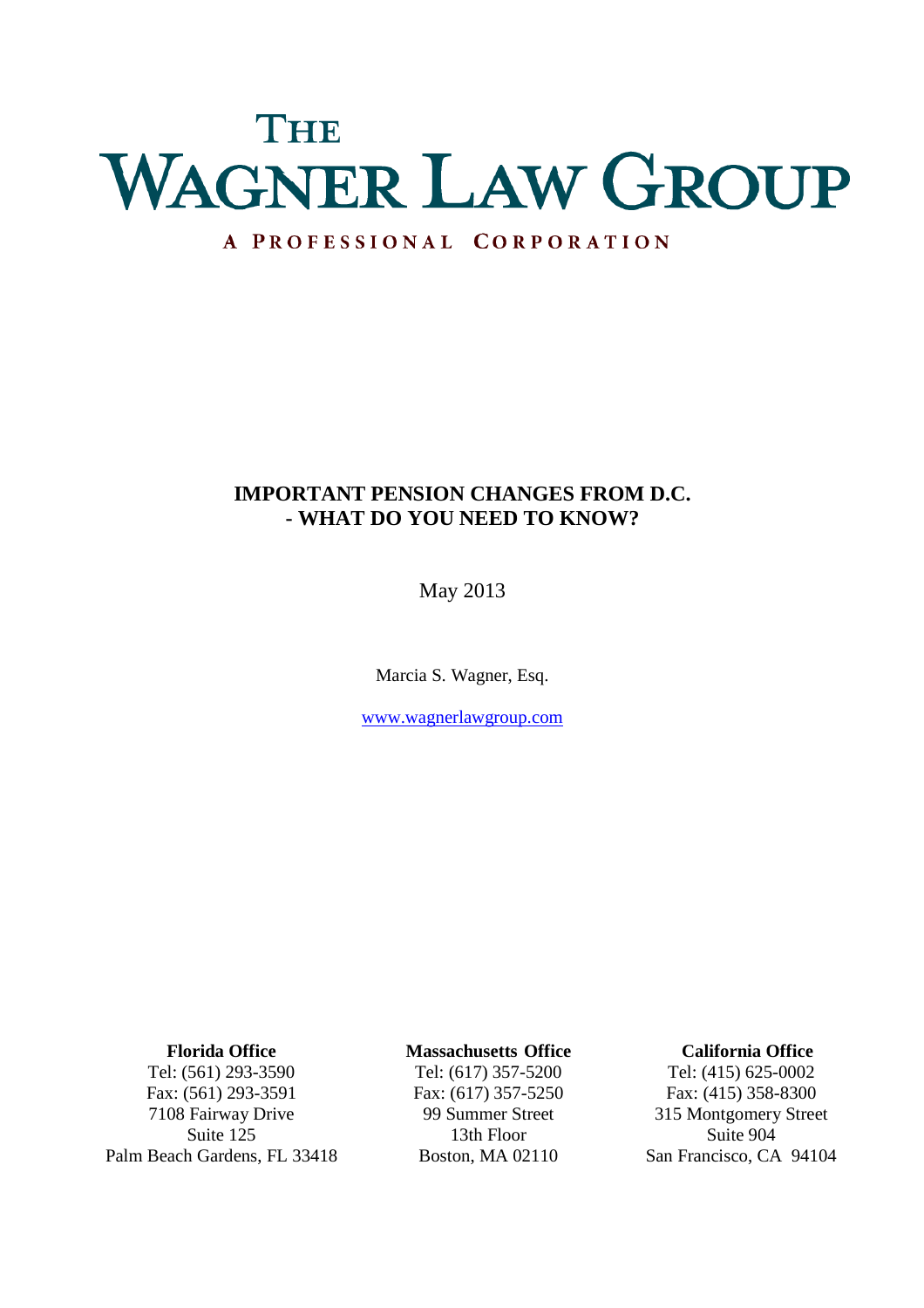# **TABLE OF CONTENTS**

 $\overline{\phantom{a}}$ 

# Page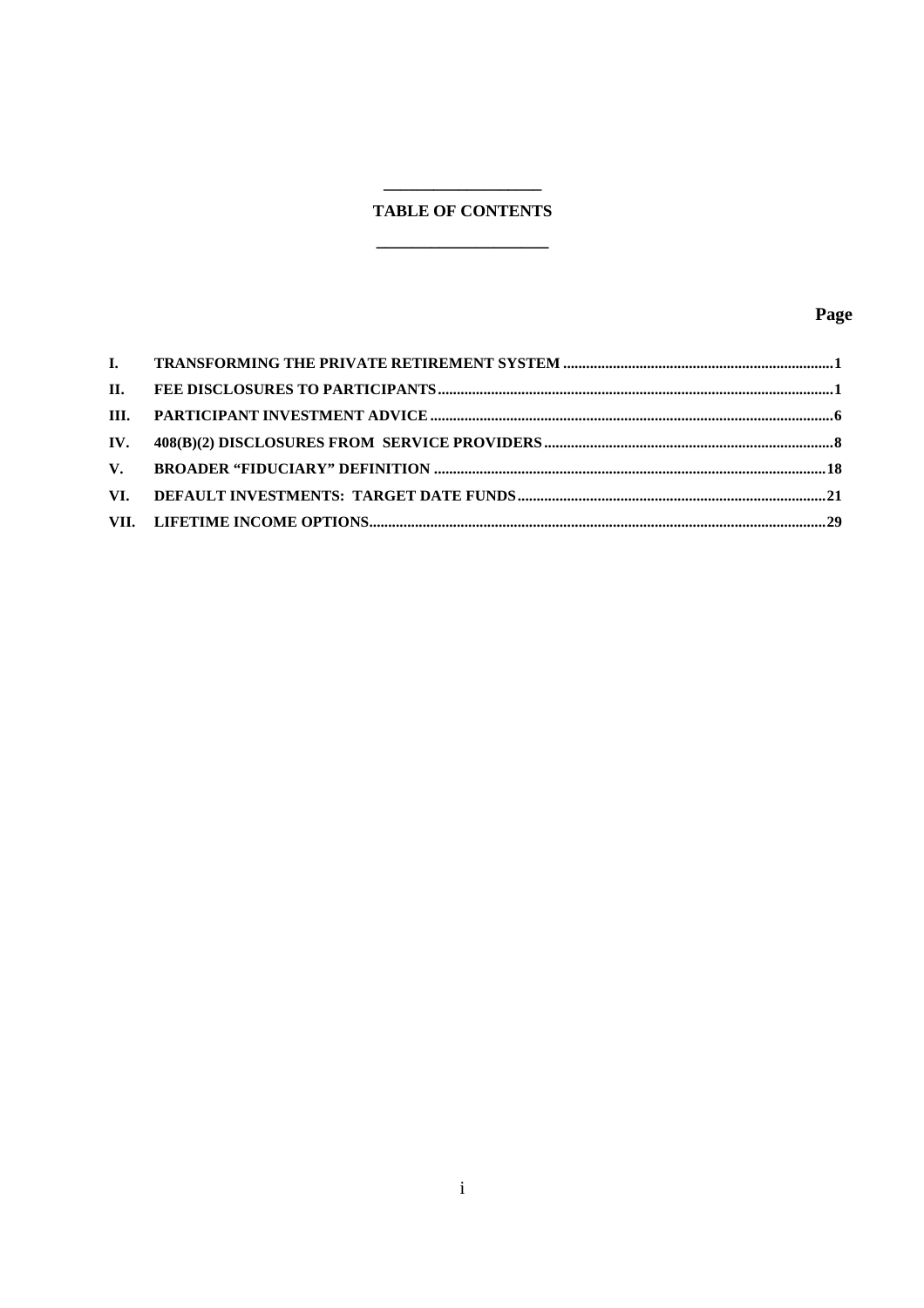# **IMPORTANT PENSION CHANGES FROM D.C. - WHAT DO YOU NEED TO KNOW?**

# **I. Transforming the Private Retirement System**

# A. General Outlook for DOL Rulemaking in 2013.

The landscape for tax-qualified retirement plans is changing. Change can be accomplished by legislation, like the Pension Protection Act of 2006, which left a sizable footprint in the retirement market. But change can also be achieved through agency action, and that is what is happening right now. 2012 was a big year for the U.S. Department of Labor ("DOL"), as several of its new rules went into effect. Covered providers were required to deliver 408(b)(2) fee disclosures to their plan clients for the first time by July 1, 2012. Plan sponsors and recordkeepers began furnishing new participant-level fee disclosures by August 30, 2012 in the case of calendar year plans. The prohibited transaction exemption for providing investment advice to participants became effective just over a year ago at the end of 2011 (December 27, 2011).

In addition to launching its final rules, the DOL is moving ahead with proposed rulemaking. A lot of people are still talking about the DOL's announcement that it will be reproposing a new "fiduciary" definition. These rules are expected to be released in the second half of this year. And the DOL is expected to finalize its current proposals for target date funds and default investments. It should also be noted that the DOL is continuing to work closely with the White House and its Middle Class Task Force. Given the unprecedented involvement of the White House in the development of DOL regulations under ERISA, it is important to bear in mind that these rules are designed to make strategic improvements in the 401(k) plan arena, and that they are not being issued haphazardly in isolation of one another. In sum, the DOL and the Administration are targeting these seven areas:

- 1. Fee disclosures to participants
- 2. Participant investment advice
- 3. 408(b)(2) disclosures from service providers
- 4. Broader "fiduciary" definition
- 5. Default investments
- 6. Lifetime income options
- 7. Automatic IRA legislation

# **II. Fee Disclosures to Participants**

On October 14, 2010, the DOL finalized its regulations concerning the fee and investment-related disclosures that must be provided to participants in 401(k) plans and other defined contribution plans with participant-directed investments. In its press release announcing the issuance of these final rules, the DOL explained that the previous regulations did not require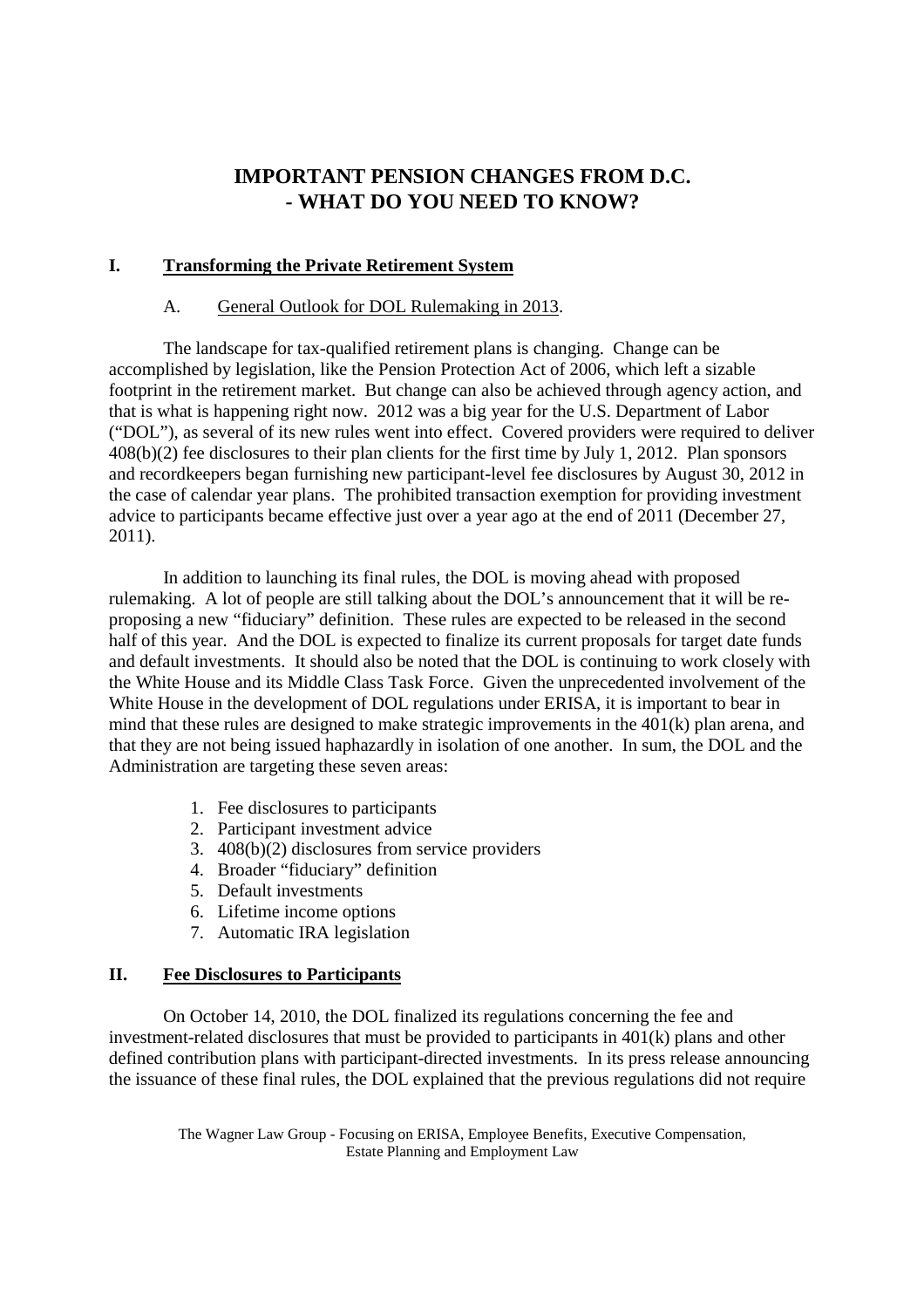plans to provide workers with "the information they need to make informed investment decisions," such as fee and expense information. However, the new rules would enable the estimated 72 million affected participants "to meaningfully compare the investment options under their plans."

# A. Types of Plans Covered

The new participant disclosure requirements only apply to participant-directed individual account plans, such as 401(k) plans, and they do not apply to defined contribution plans with employer-directed investments. The fiduciary obligation to provide the mandatory disclosures is generally imposed on the plan sponsor.

Many participant-directed plans are already designed to comply with the requirements of ERISA Section 404(c), a provision which relieves plan sponsors of any fiduciary responsibility for the investment allocation decisions of individual participants. However, the new participant disclosure requirements cover all participant-directed plans, even if they are not designed to comply with ERISA Section 404(c). The 404(c) rules have been revised so that they crossreference the new disclosure rules. That is to say, in order to comply with Section 404(c), a plan must now comply with the new participant disclosure rules as well as the other requirements under Section 404(c).

# B. Coverage of Participants

The new disclosure requirement applies to all eligible employees, and not merely participants who have actually enrolled in the plan. Thus, the entire eligible employee population will need to receive the relevant disclosures on an ongoing basis. The required disclosures include both plan-related information and investment-related information.

# C. Annual and Quarterly Disclosure of Plan-Related Information

Under the DOL's final regulations, participants must be furnished general information about the plan annually, including an explanation of how participants may give investment allocation instructions and information concerning the plan's investment menu. Plan participants must also receive an annual explanation of the *general administrative service fees* (*e.g.*, recordkeeping fees) which may be charged against their accounts as well as any *individual expenses* charged for individualized services (*e.g.*, plan loan processing fees). With respect to new participants, this information must be provided before they can first direct investments under the plan.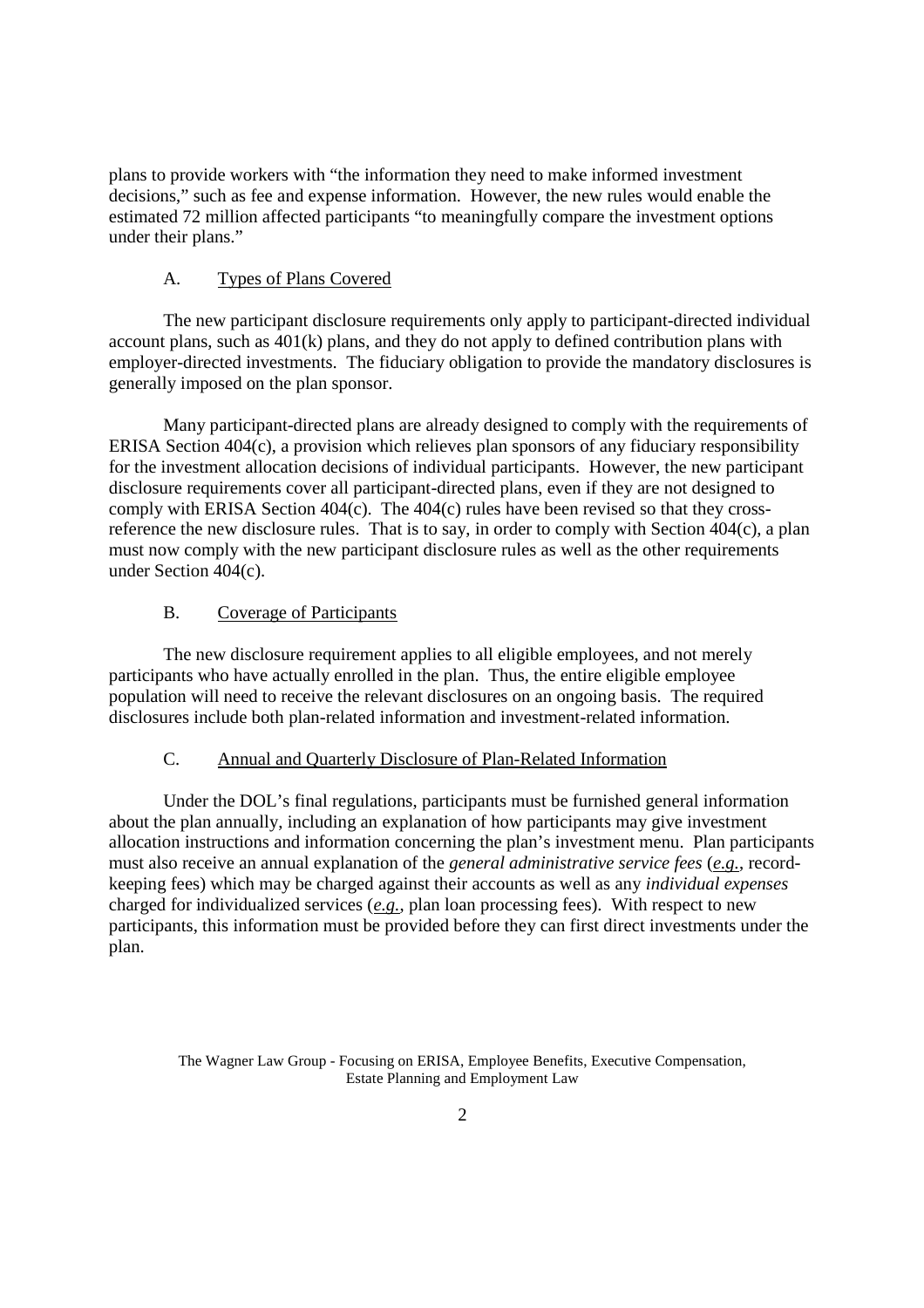Participants must also receive certain information on a quarterly basis. They must receive statements that include the quarterly dollar amounts actually charged to their plan accounts as general administrative service fees and as individual expenses, as well as a description of the relevant services.

The annual and quarterly fee disclosures for general administrative services and individual expenses only apply to the extent such fees are not already reflected in the total annual operating expenses of the plan's investments. For example, if a service provider is wholly compensated through indirect compensation flowing from a plan's investment funds (*i.e.*, the provider's fees are already reflected in each fund's per-share market value or "NAV"), the provider's fees and services would not be subject to these annual and quarterly fee disclosures. However, if any portion of the fees for general administrative services are paid from the total annual operating expenses of any of the plan's investments (*e.g.*, through revenue sharing or 12b-1 fees), an explanation of this fact must be included in the quarterly statements.

#### D. Annual Disclosure of Investment-Related Information

Plan participants must receive certain fee and performance-related information relating to the plan's various investment alternatives in a comparative format, with respect to which the DOL has created a "model comparative chart." This information must be provided on or before the date on which a participant can direct investments, and annually thereafter.

The comparative information which must be provided includes: (a) the name and type of investment option, (b) investment performance data, (c) benchmark performance data, (d) fee information, including both the *total annual operating expenses* of each investment alternative and any *shareholder-type fees* which are not reflected in the total annual operating expenses, such as commissions and account fees, and (e) the internet website address at which additional information is available.

#### E. Information That Must Be Available Upon Request

Upon request, participants must be provided copies of fund prospectuses (or other corresponding documents) as well as any shareholder reports and related financial statements provided to the plan.

#### F. Form of Disclosure

The annual disclosures required under the DOL's regulations may be provided separately or as part of the plan's summary plan description ("SPD") or participant benefit statements. The required quarterly statements may also be provided separately or as part of the plan's participant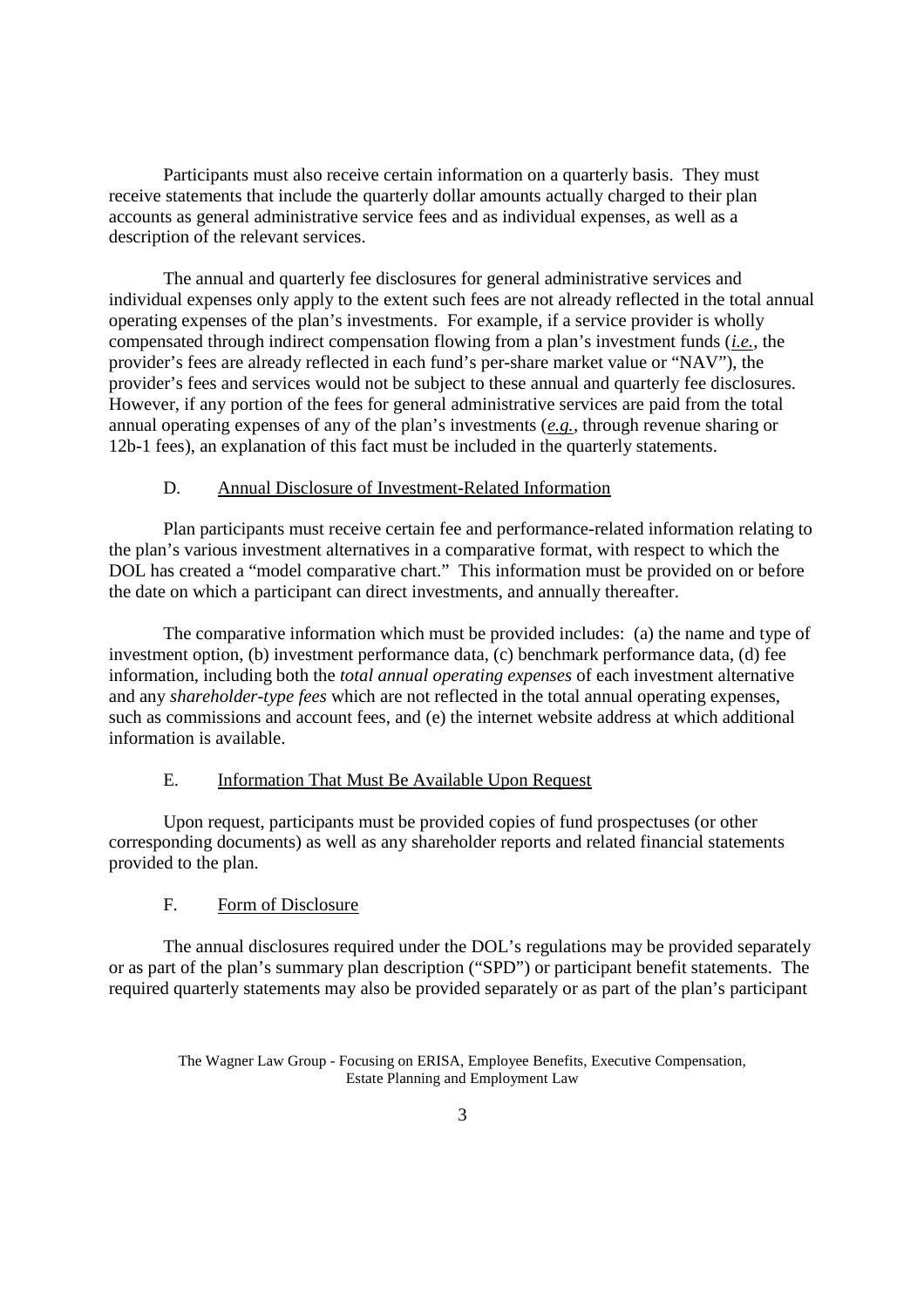benefit statements. All disclosures must be written in a manner calculated to be understood by the average participant of the particular plan making the disclosure.

#### G. Impact on Plan Sponsor's Other Fiduciary Duties

As expressly provided in the new DOL regulations, a plan sponsor's compliance with the new disclosure rules will not relieve it of its fiduciary duty to prudently select and monitor the plan's providers and investments.

The new regulations modify the DOL's existing regulations under ERISA Section 404(c). A plan sponsor can be relieved of any responsibility over the investment allocation decisions of individual participants, provided that the regulatory conditions under Section 404(c) are satisfied. To comply with the applicable investment-disclosure requirements under the 404(c) regulations, as modified by the DOL's new rules, participants simply need to receive the annual and quarterly disclosures required under the new regulations.

## H. Effective Date

When the DOL's participant disclosure regulations were finalized, they included a delayed application date. The new disclosure requirements are imposed on plan sponsors and fiduciaries for plan years beginning on or after November 1, 2011. In the case of calendar year plans, they went into effect on January 1, 2012. Under the final regulation, plan administrators were not required to provide the first disclosure until 60 days after: (1) the effective date of the 408(b)(2) service provider fee disclosure rule (*i.e.*, July 1, 2012), or (2) the date the regulations apply (*i.e.*, plan years beginning on or after November 1, 2011). Thus, plan administrators of calendar year plans had until August 30, 2012, to provide the initial disclosure.

#### I. Potential Impact on Administrative Service Providers

The new regulations will clearly have the greatest impact on third party administrators ("TPAs") and bundled service providers. Given the fact that the DOL's final regulations are generally consistent with its 2008 proposed rulemaking, providers that have already modified their systems based on the DOL's proposed rules are likely to require modest changes only.

There will be one administrative advantage under the new participant disclosure regime. Under the prior version of the 404(c) regulations, participants generally had to receive a copy of a fund's prospectus prior to the participant's initial investment in such fund. As a practical matter, this burdensome requirement forced recordkeepers to deliver copies of all the plan's fund prospectuses to all new participants. However, as modified by the new rules, prospectuses will only need to be provided upon request by a participant.

The Wagner Law Group - Focusing on ERISA, Employee Benefits, Executive Compensation, Estate Planning and Employment Law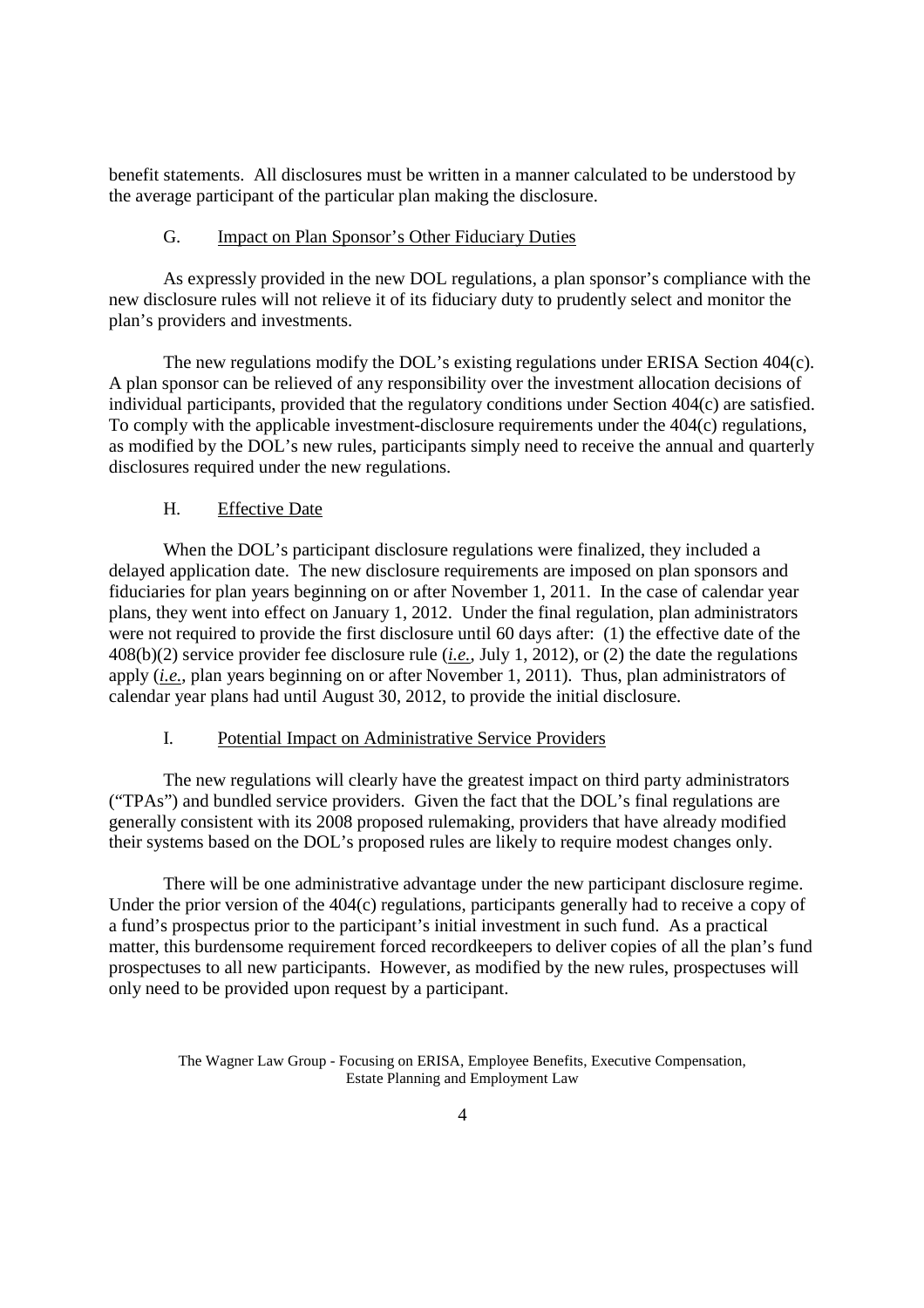#### J. Potential Impact on Financial Advisors

Under the new regulations, there is no special disclosure requirement for the fees and services of brokers receiving indirect compensation only (*e.g.*, 12b-1 fees and other types of revenue sharing payments). If the broker's compensation is fully reflected in the total annual operating expenses of the plan's investments, the annual and quarterly fee disclosures of planrelated information, as discussed above, would not apply. To the extent the broker's advisory services were deemed general administrative services, an explanation that a portion of the fees for such services were being paid from the total annual operating expenses of the plan's investments would have to be included in the quarterly statements. However, whether a broker's advisory services should be characterized as general administrative services is somewhat unclear under the new regulations.

With respect to registered investment advisers ("RIAs"), it is similarly unclear if a RIA's separate advisory fee (unrelated to the total annual operating expenses of the plan's investments) should be characterized as a general administrative service fee or a shareholder-type fee. If the advisory fee is deemed to be a general administrative service fee, it would need to be reflected in both the annual and quarterly disclosures, although the RIA's advisory fee would not have to be separately itemized. If the RIA's advisory fee can be categorized as a shareholder-type fee, it presumably would not have to be reflected in the quarterly disclosures as a general administrative service fee.

Even if the impact of the new regulations on many financial advisors will be indirect, it is likely to be significant. Given the detailed level and comparative nature of the disclosures that will be provided to participants, many will scrutinize their respective plan's investments and fees. The enhanced disclosures may also prompt them to pressure plan sponsors, asking "hard" questions about the performance of the plan's investments as well as the size of plan fees. This pressure is likely to reinforce the heightened scrutiny of 401(k) fees that is already being applied in the retirement plan market.

There is a good chance that a significant number of plan participants will be "caught off guard" by the new fee disclosures delivered to them, as the new rules are implemented. Additionally, as a result of the anticipated feedback from participants and their ongoing scrutiny of the plan's fees, plan sponsors may become more sensitive to the level of the plan's fees. Plan sponsors had substantial time to prepare for the new disclosure which finally went into effect (for calendar year plans) on August 30, 2012. During the initial phase of implementation, advisors should help plan sponsors in making the change and in dealing with participant reactions. Thus, advisors can discuss the new disclosure rules with the plan's recordkeeper, to determine the extent to which the newly mandated fee disclosures are (or are not) being provided to participants. The advisor can also meet with participants to discuss the new fee disclosures, and integrate a review of this information into investment education sessions with participants. If the

The Wagner Law Group - Focusing on ERISA, Employee Benefits, Executive Compensation, Estate Planning and Employment Law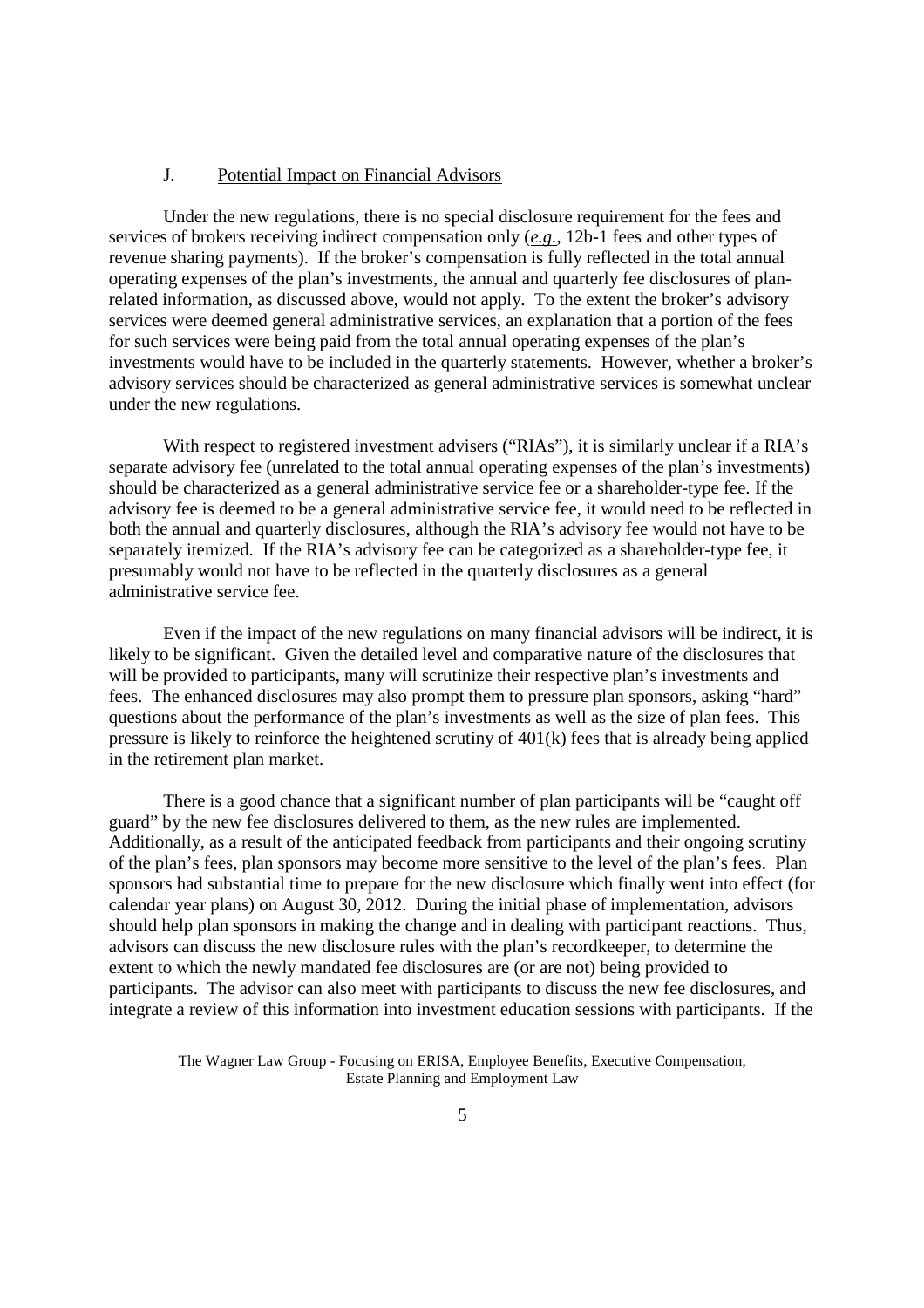plan sponsor is concerned with the potential reaction and scrutiny from participants, advisors can remind the sponsor that a prudent review of the plan's investments and services is the best defense against fiduciary liability, and that the sponsor can always strengthen its fiduciary review process if it has any concerns.

#### **III. Participant Investment Advice**

Many non-fiduciary providers of investment services to DC plans receive variable compensation from or through the plan's investments. For example, a broker-dealer may receive different 12b-1 fees from a plan's lineup of investments, or a mutual fund platform may receive different fees from the proprietary funds included in a plan's menu. The fact that they receive variable rates of compensation from the plan's investments makes it unlawful for them to provide fiduciary advice to participants (without a prohibited transaction exemption). A provider of participant advice cannot give fiduciary advice to a participant, if it can increase its compensation by steering participants to funds with higher payouts. Because of the strict nature of ERISA, the mere existence of the conflict would trigger a prohibited transaction. And so, even if a provider acts in good faith and its advice to participants does not cause an overconcentration in funds resulting in higher compensation for the provider, the advice would be unlawful and would result in prohibited transactions.

## A. DOL Final Regulations for Participant Investment Advice

Fortunately, there is a specific exemption from the prohibited transaction rules that allows these investment providers to offer advice to plan participants. This exemption was included as part of the Pension Protection Act of 2006. The DOL had finalized its first iteration of the investment advice regulations on January 21, 2009, during the last days of the Bush Administration. However, under the new Obama Administration, the DOL withdrew these regulations, publishing new final regulations on October 25, 2011. Although various aspects of the DOL's rules changed during the rulemaking process, the basic features remain consistent with the statutory framework of the Pension Protection Act.

A provider can take advantage of the statutory prohibited transaction exemption if it qualifies as a "Fiduciary Adviser". To be a Fiduciary Adviser, the provider must be either a registered investment adviser ("RIA"), a broker-dealer, a bank or an insurance company.

In addition, the participant advice must be provided through an "Eligible Investment Advice Arrangement". The final rules describe two (2) different types of Eligible Investment Advice Arrangements: a "Fee-Leveling" arrangement" and a "Computer Model" arrangement. If the Eligible Investment Advice Arrangement is a Fee-Leveling arrangement, the fee earned by the Fiduciary Adviser must be level and cannot vary with the participants' investment allocation decisions. If the Eligible Investment Advice Arrangement is a Computer Model arrangement,

The Wagner Law Group - Focusing on ERISA, Employee Benefits, Executive Compensation, Estate Planning and Employment Law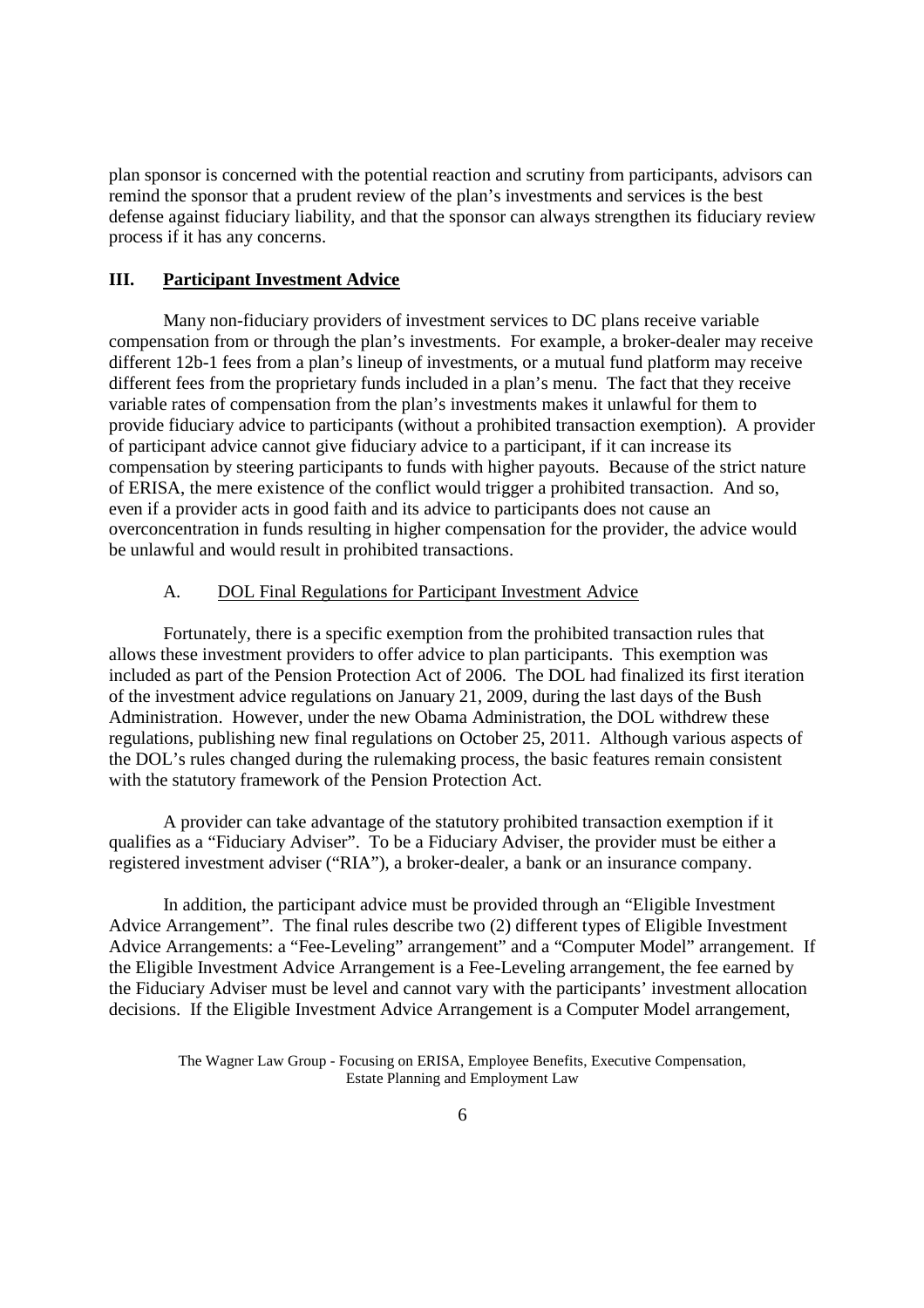the Fiduciary Adviser's advice to participants must be limited to the advice generated by a computer model certified by an expert.

The Eligible Investment Advice Arrangement must meet a number of operational conditions. A plan's participation in the arrangement must be authorized by the plan sponsor or another fiduciary that is separate and unrelated to the Fiduciary Adviser giving the investment advice. The arrangement must also be reviewed annually by an independent auditor. Furthermore, participants must receive an upfront notice with disclosures concerning the fees charged for the investment advice as well as any material affiliations between the Fiduciary Adviser and any other involved parties.

#### B. Fee-Leveling Arrangement

If a Fiduciary Adviser provides advice to participants under a Fee-Leveling arrangement, the Fiduciary Adviser's compensation (and the compensation of the Fiduciary Adviser's employees and representatives) must be level. However, any plan-related fees earned by the Fiduciary Adviser's affiliates can vary.

For example, let's take a mutual fund platform maintained by the ABC Fund family and further assume that a 401(k) plan on this platform invests in a mix of ABC Funds and third party funds. If the investment manager of the ABC Funds (ABC Fund Manager) were to give allocation advice to the plan participants, it would clearly have a conflict of interest because of its incentive to steer participants to the ABC Funds to increase its own flows and compensation. However, let's say that the ABC Fund family creates a brand new affiliated RIA called "ABC Fiduciary Adviser". So long as ABC Fiduciary Adviser receives level compensation for the advice provided to plan participants, ABC Fund Manager is permitted to receive compensation that varies with the participants' level of investment in the ABC Funds. Thus, the fee-leveling requirement is imposed on ABC Fiduciary Adviser alone, and ABC Fund Manager and any other affiliates are permitted to receive variable compensation from the plan's investments.

#### C. Computer Model Arrangement

If a Fiduciary Adviser provides advice to participants under a Computer Model arrangement, the Fiduciary Adviser's investment advice must be provided through an objective computer model that is independently certified not to favor investment options that would result in greater fees for the Fiduciary Adviser. The Fiduciary Adviser must request risk profile information and other relevant participant data, and the Computer Model must take this information into account when providing participant advice. So long as the participant advice is based on the Computer Model advice, the Fiduciary Adviser is permitted to receive compensation that varies with the participants' investment allocation decisions under the plan.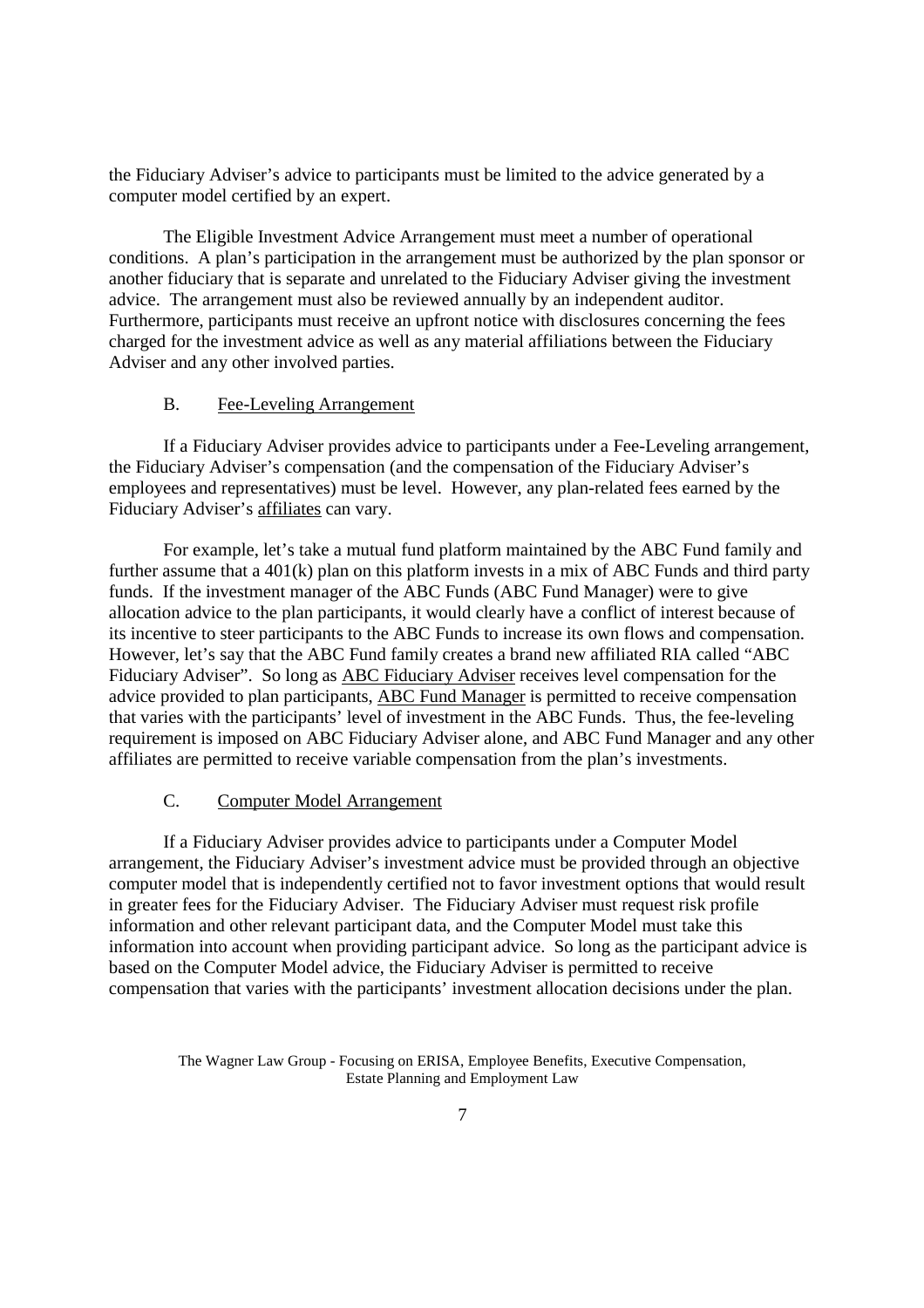During the rulemaking process, the DOL made certain comments implying that Computer Models would need to recommend index funds over actively managed funds for fee-related reasons. However, the DOL has backed away from these comments, and the final rules do not favor passively or actively managed funds.

As a formal matter, the participant investment advice rules also apply to IRAs. However, as a practical matter, it is unclear if providers will be able to create Computer Models with the capability of advising IRA owners. Computer Models by their nature are typically only able to provide advice with respect to a finite menu of designated investment options. So they are wellsuited for advising 401(k) plan participants, but not for advising IRA owners who have the freedom to select investments from an entire universe of securities.

#### D. Effective Date

The DOL's participant investment advice rules apply to transactions occurring on or after December 27, 2011.

#### **IV. 408(b)(2) Disclosures from Service Providers**

#### A. "Hidden" Fees and Conflicts of Interest

There has been a great deal of discussion surrounding the so-called "hidden" payments flowing from the plan's investments to its service providers (*e.g.*, recordkeeper, pension consultant). Plan sponsors are undoubtedly aware of the "hard dollar" fees invoiced directly to the plan or the employer, but they may not necessarily understand that the service provider can also receive indirect compensation from the plan's investment funds and the managers of such funds. The hidden payments made to a plan's service provider might include shareholder servicing fees (as well as 12b-1 fees and sub-transfer agency fees) paid from the plan's investment funds or revenue sharing payments made directly from the fund managers. Thus, a plan sponsor could conceivably select what appears to be a "free" administrative service for the plan, without understanding that the provider's compensation was being passed on to plan participants in the form of higher embedded costs in the plan's investment funds.

A plan sponsor's ignorance of the fact that administrative service providers can receive such indirect compensation can result in a potential conflict of interest for the administrative service provider. By steering plan clients to the arrangement with the highest level of indirect compensation, the provider is presumably able to receive fees in excess of what plan clients would otherwise agree to if they knew the true cost of services. Ironically, the arrangement with the highest level of indirect compensation may be the most attractive to an uninformed plan client, because it would have lower "hard dollar" fees, creating the false impression that this service arrangement was the cheapest for the plan.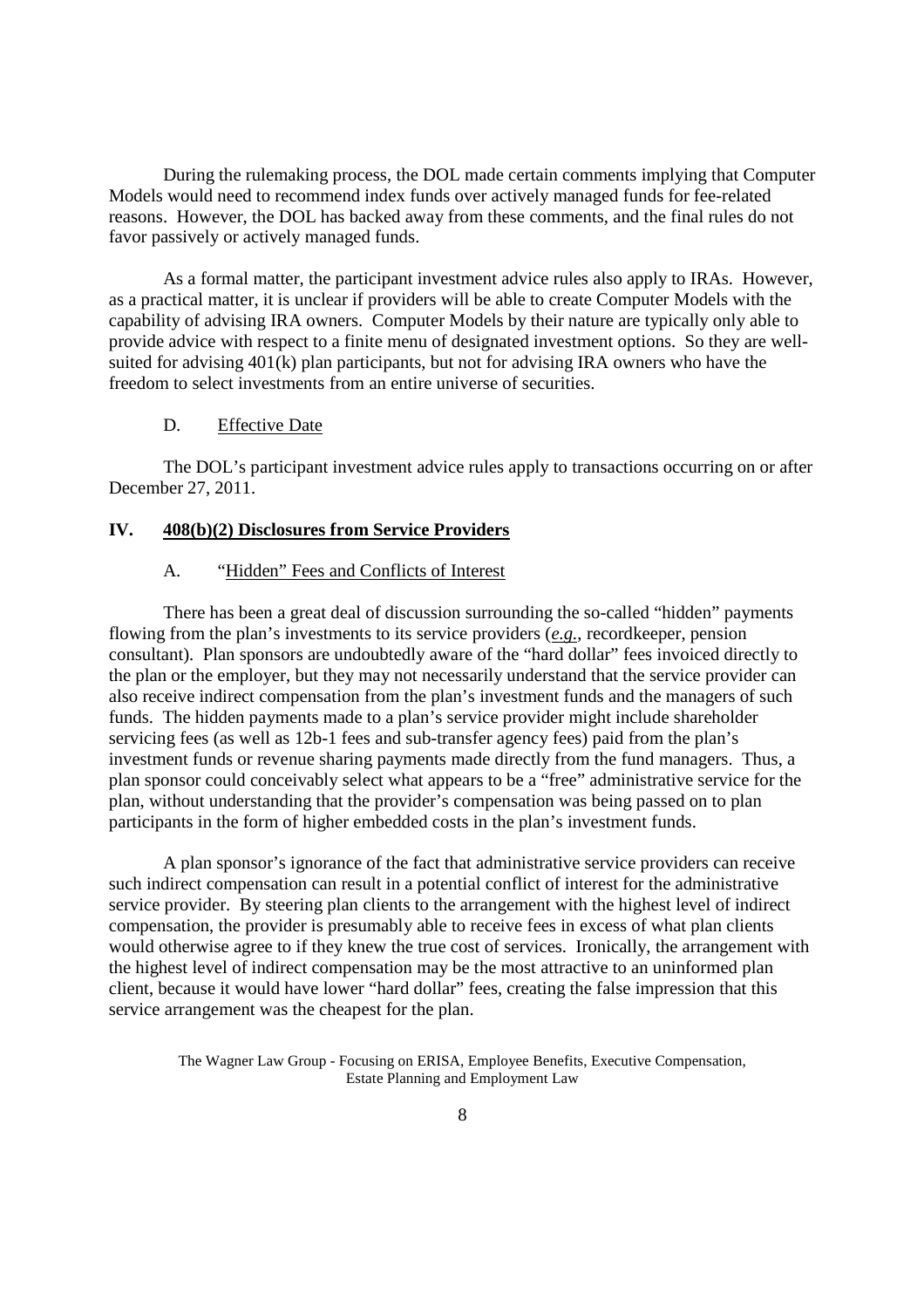For example, let's assume that an employer is looking for a provider of administrative services to its  $401(k)$  plan. The provider offers the plan sponsor two options: (1) the employer can order services *a la carte* with no restriction on the combination of services and investment funds available for an annual fee of \$10,000, and (2) the employer may choose pre-packaged services with a limited investment menu for an annual fee of \$4,000. If the plan sponsor does not realize that the provider is receiving "hidden" compensation from the plan's investment funds and fund managers, the plan sponsor may prematurely conclude that the second option is the best choice for the plan and its participants. Unfortunately, the total compensation payable to the provider under the pre-packaged option may greatly exceed \$10,000 (*i.e.*, the cost of the first option), and the hidden cost would be directly or indirectly borne by the plan's participants.

Revenue sharing among a plan's investment and service providers is not prohibited under ERISA. But without full disclosure of the indirect compensation paid to the plan's service providers, the plan and its participants might end up paying fees that are unreasonable, resulting in a breach of the ERISA fiduciary duties of the sponsor and provider.

#### B. Retirement Security Initiative – Improving Transparency.

To address these concerns, the Obama Administration wants to improve "the transparency of 401(k) fees to help workers and plan sponsors make sure they are getting investment, record-keeping, and other services at a fair price."<sup>1</sup> Consistent with this policy objective, interim final regulations were published on July 16, 2010 requiring service providers to provide specific disclosures with respect to fees. After several postponements of the effective date, final regulations were issued on February 2, 2012, establishing July 1, 2012 as the date by which initial disclosure was to be made.

The DOL initiative to educate plan sponsors about 401(k) fees and to improve fee transparency actually began more than a decade ago. In 1997, the DOL held a hearing on 401(k) plan fees in response to several consumer magazines criticizing the size of such fees.<sup>2</sup> In 1998, the DOL published a booklet for plan participants called "A Look At 401(k) Plan Fees," as well as a much more sizable 72-page report for plan sponsors ("Study of 401(k) Fees and Expenses").<sup>3</sup> Unfortunately, the DOL's informal efforts to persuade plan sponsors and plan participants to ask the right questions about 401(k) fees apparently failed. In light of that failure, the DOL is now requiring service providers to disclose the answers to questions that the DOL believes plan sponsors should have been asking.

<sup>1</sup> *Annual Report of the White House Task Force on the Middle Class*, February 2010.

<sup>&</sup>lt;sup>2</sup> "Protect Yourself against the Great Retirement Rip-off," *Money Magazine* (April 1997). "Your 401(k)'s Dirty Little Secret," *Bloomberg Personal* (September 1997).

 $3$  A Look at 401(k) Plan Fees" is posted at http://www.dol.gov/ebsa/publications/401k\_employee.html. The Study of 401(k) Fees and Expenses is posted at: http://www.dol.gov/ebsa/pdf/401kRept.pdf.

The Wagner Law Group - Focusing on ERISA, Employee Benefits, Executive Compensation, Estate Planning and Employment Law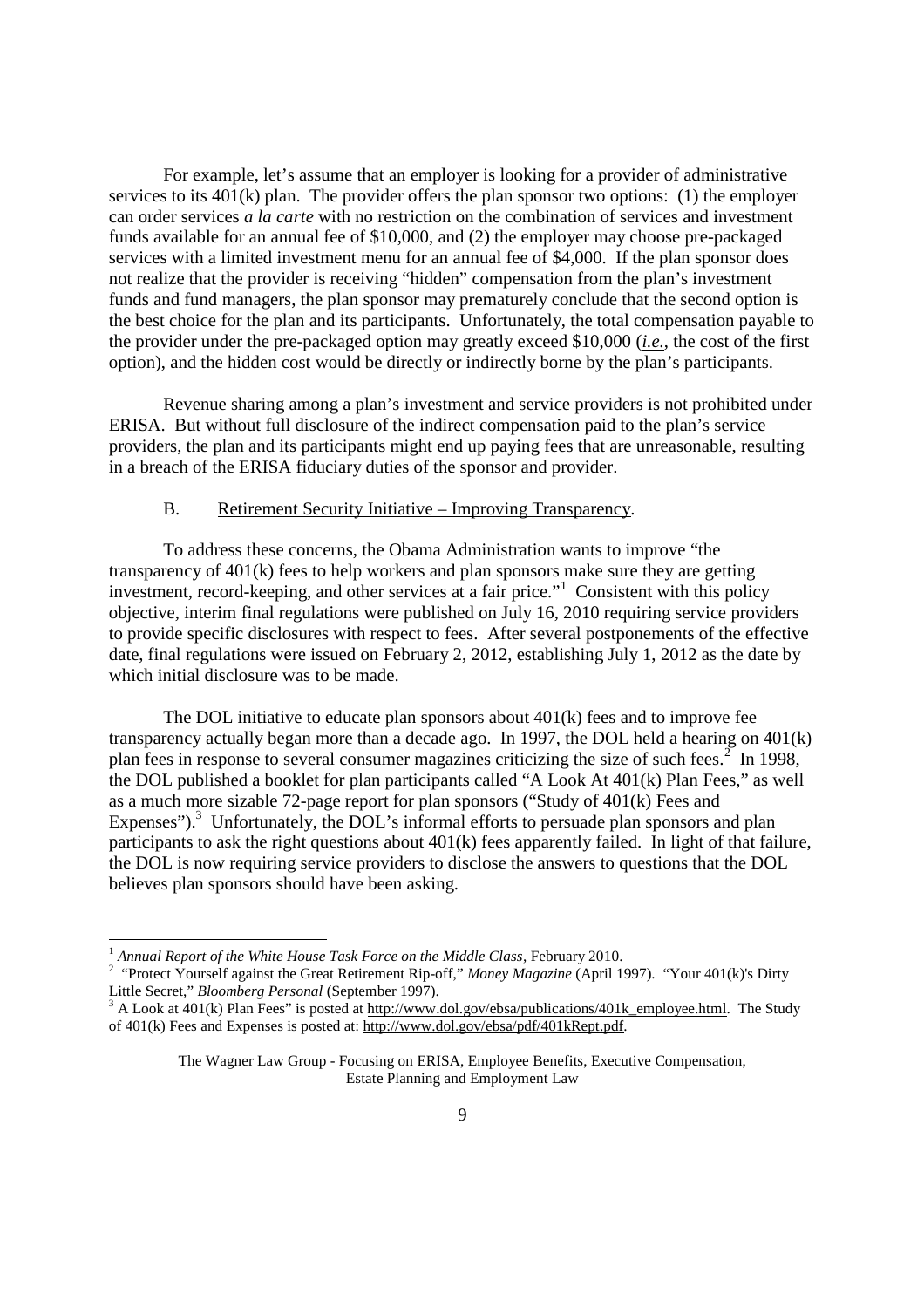# C. Background – Prohibited Transaction Rules Under ERISA.

The prohibited transaction rules under ERISA cover a broad spectrum of activities. In addition to banning transactions that involve fiduciary conflicts of interest, the prohibited transaction rules prohibit the use of plan assets with respect to many other activities (other than the payment of benefits). Fortunately, there is a specific exemption that allows the use of plan assets to pay fees for reasonable services.

ERISA Section 408(b)(2) provides relief from ERISA's prohibited transaction rules for the use of plan assets to pay for services between a plan and a party in interest (*e.g.*, recordkeeper). The conditions of this statutory exemption are satisfied if:

- the contract or arrangement is reasonable,
- the services are necessary for the establishment or operation of the plan, and
- no more than reasonable compensation is paid for the services.

Before the 408(b)(2) disclosure rules were adopted, ERISA did not impose a significant administrative burden on service providers that were paid with plan assets. Other than satisfying the plain meaning of the above requirements under the statute itself, the DOL merely imposed one other requirement. The plan must be able to terminate the service contract or arrangement without penalty on reasonably short notice.<sup>4</sup>

- D. Final  $408(b)(2)$  Regulations
	- 1. Interim Final Regulations and 2012 Final Regulations

On July 16, 2010, the DOL released interim final regulations under ERISA Section 408(b)(2) that were ultimately followed by final, final regulations issued on February 2, 2012. If a service provider is paid directly or indirectly with plan assets, such arrangement will trigger a prohibited transaction under ERISA, unless the plan sponsor receives certain fee disclosures required under the DOL's rules. The purpose of these rules is to ensure plan fiduciaries have sufficient information, to be able to assess the reasonableness of the compensation paid for plan services.

The effective date for the interim rules was pushed back from July 16, 2011 to January 1, 2012, and then to April 1, 2012.<sup>5</sup> The final regulations then provided for a

 $429$  CFR 2550.408b-2(c).

<sup>5</sup> EBSA News Release, February 11, 2012 (announcing DOL's intent to delay effective date to January 1, 2012). IRS Employee Plans News, Issue 2011-5, June 22, 2011 (announcing DOL's proposed rule extending and aligning the applicability dates for its retirement plan fee disclosure rules).

The Wagner Law Group - Focusing on ERISA, Employee Benefits, Executive Compensation, Estate Planning and Employment Law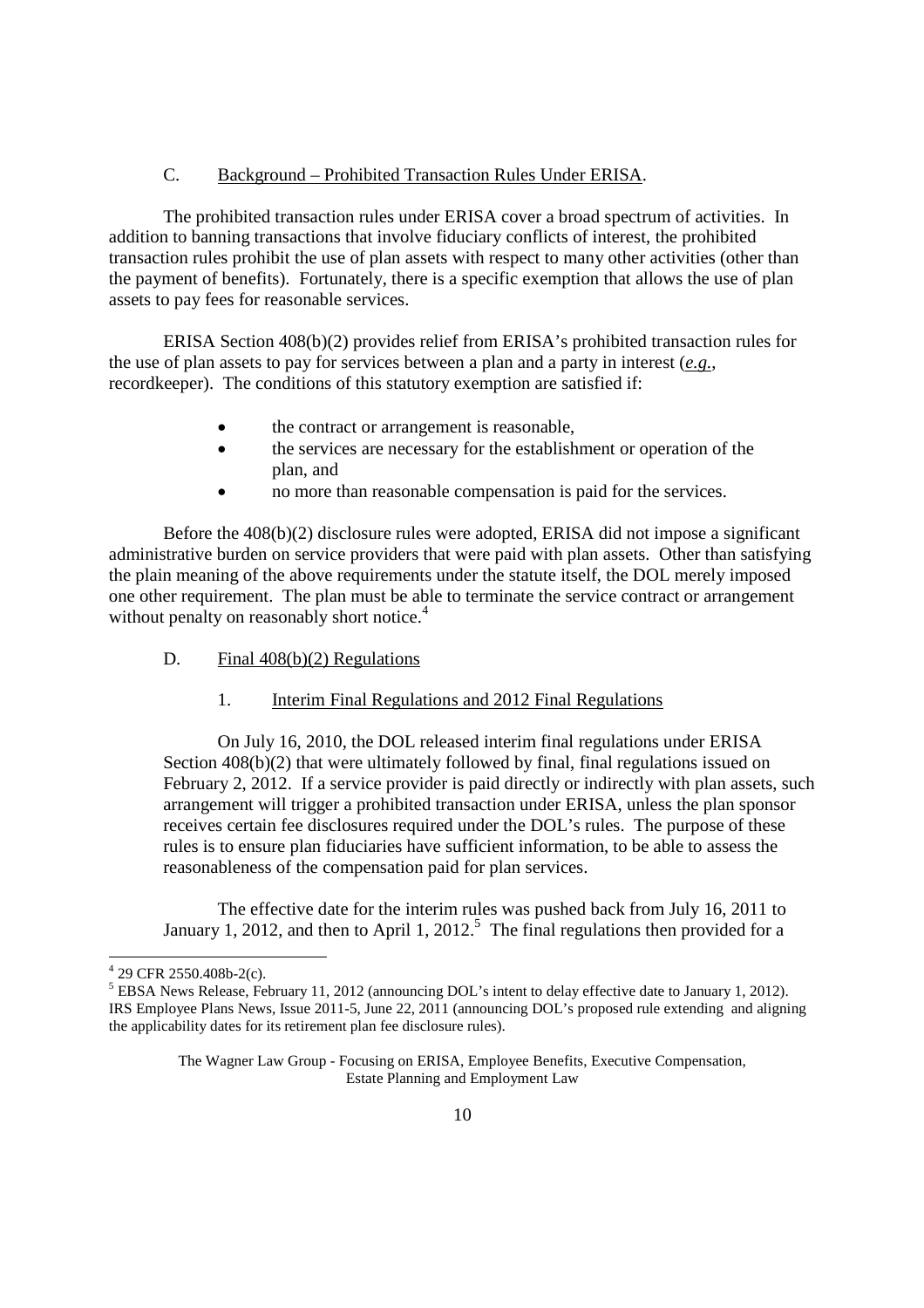further postponement to July 1, 2012; this last set of final rules apply to existing services arrangements as of that date, as well as to new arrangements entered into thereafter. It was hoped that the rapidly dwindling lead time originally provided would mitigate the costs and burden of transition to the new disclosure regime.

#### 2. Covered Plans

Under the proposed regulations, all employee benefit plans subject to Title I of ERISA were subject to the regulation's disclosure requirements. The final regulations retrenched by defining a covered plan to mean an employee pension plan. IRAs, Simplified Employee Pensions, SIMPLE retirement accounts and certain legacy 403(b) arrangements (for which no employer contributions have been made after 2008) are excluded from this definition and, therefore, not affected by the disclosure requirements of the final regulation.

# 3. Covered Service Providers.

The final rule is limited to service providers that reasonably expect to receive \$1,000 or more in compensation (direct or indirect) from providing plan services to a covered plan that fall under one of the following categories:

- a. Services provided (i) in the capacity of an ERISA plan fiduciary, (ii) as an investment adviser registered under either the Investment Advisers Act of 1940 or state law or (iii) as a fiduciary to certain look-through investment products that holds plan assets, such as collective trusts, hedge funds and private equity funds but not including mutual funds or insurance products providing a fixed rate of return. To be included in the third category, the plan must have a direct equity investment in the contract, product or entity and fiduciary services provided to underlying investments (*i.e.*, to second tier investment vehicles) are not taken into account.
- b. Recordkeeping or brokerage services provided to individual account plans that permit participants to direct the investment of their accounts. This category assumes that one or more designated investment alternatives have been made available through an investment platform. As discussed, the final regulations expand the disclosure obligation of such recordkeepers and brokers to compensation information regarding each designated investment alternative.
- c. Services within a broad list of categories that are reasonably expected to be paid for by indirect compensation or compensation paid among related parties. Service categories include investment consulting, accounting, auditing, actuarial,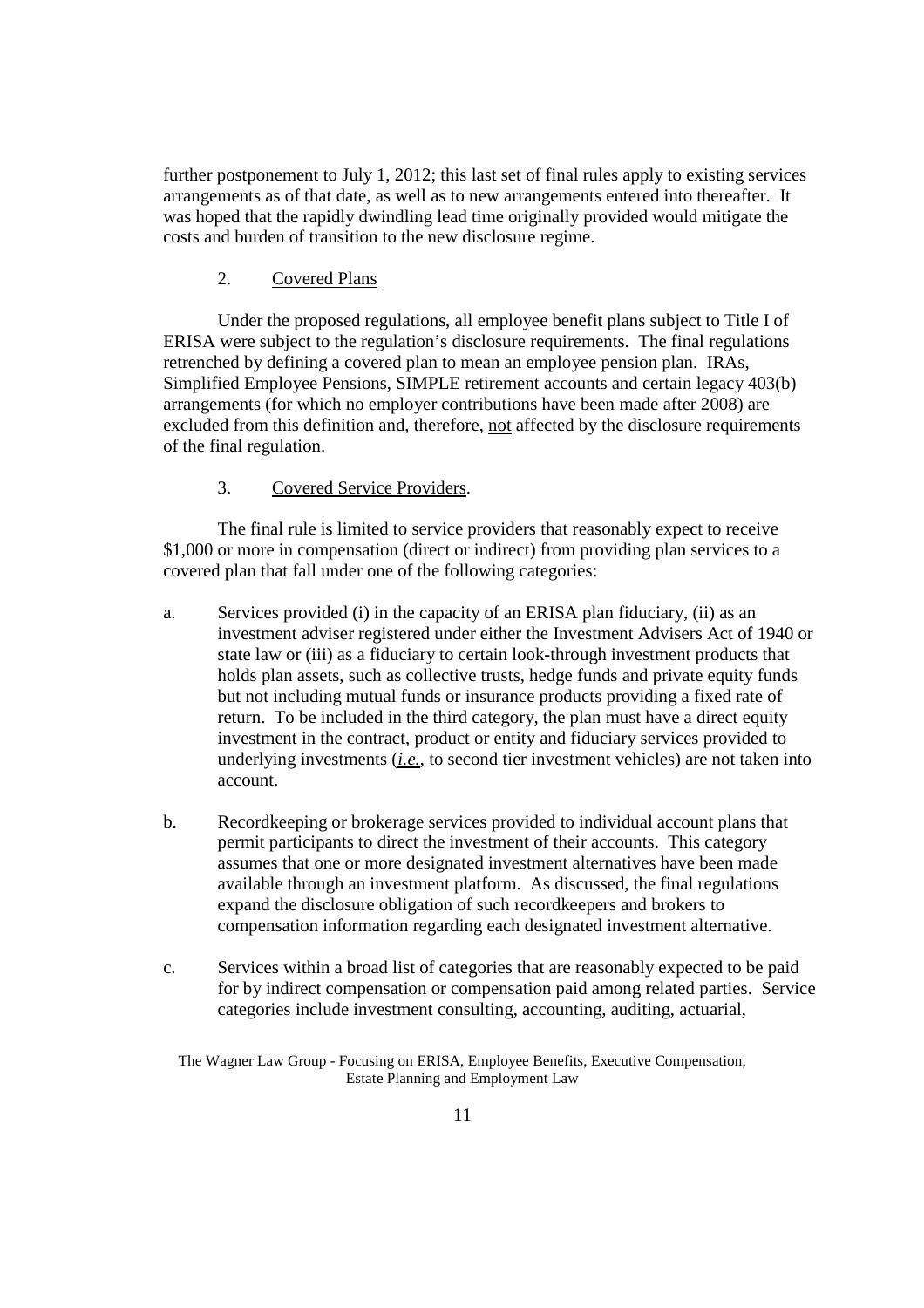appraisal, development of investment policies, third party administration, legal, recordkeeping and valuation services.

- 4. Required Disclosure
- a. General. A covered service provider must disclose in writing to the plan sponsor or similar plan fiduciary all services to be provided to the plan, not including nonfiduciary services. Service providers must also disclose whether they will provide any services to the plan as a fiduciary either within the meaning of ERISA §3(21) or under the Investment Advisers Act of 1940.
	- i. Formal Contract No Longer Required. Unlike the proposed regulations which would have required that the terms of the service contract or arrangement be in writing, the final regulation does not require a formal written contract delineating the obligations of the service provider.
	- ii. Disclosure of Conflicts No Longer Required. The interim final rule had eliminated the required disclosure of conflicts of interest on the part of service providers. The reasoning for this change was that the expanded disclosure of compensation arrangements with parties other than the plan would be a better tool for purposes of enabling fiduciaries to assess a service arrangement's reasonableness, as well as potential conflicts of interest. To improve a plan fiduciary's ability to make such an assessment, the final 2012 regulations added a requirement that the service provider also describe the arrangement between the payer of any indirect compensation and the service provider (or an affiliate or subcontractor of the service provider) pursuant to which the indirect compensation will be paid.
- b. Distinction Based on Direct or Indirect Compensation. Different rules apply to the receipt of direct and indirect compensation, with the latter thought more likely to implicate conflicts of interest.
	- i. Direct compensation is defined as compensation received from the plan or plan sponsor.
	- ii. Indirect compensation is defined as compensation received from a source other than the plan, the plan sponsor, the covered service provider or an affiliate or subcontractor in connection with the services arrangement. For example, indirect compensation generally includes fees received from an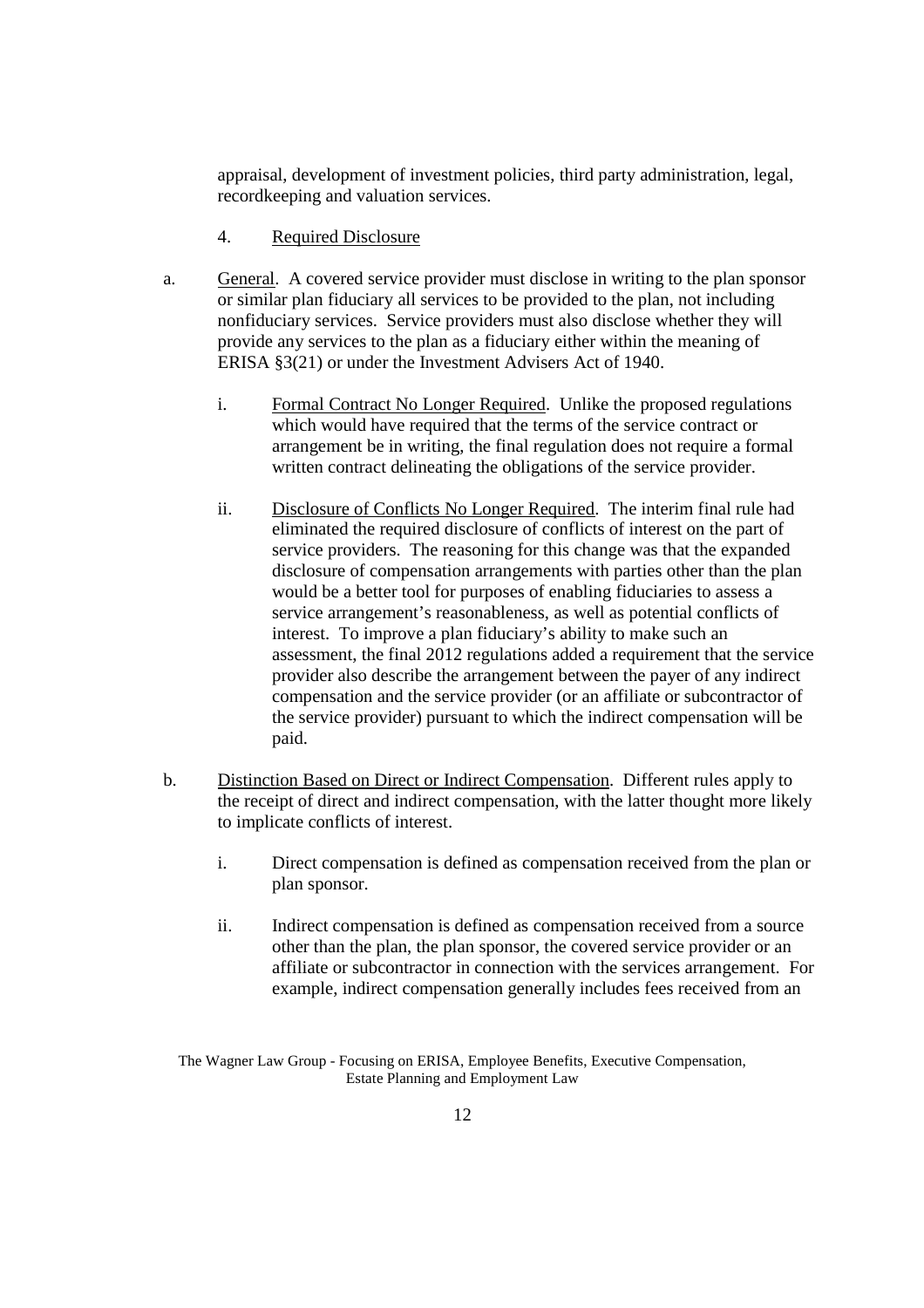investment fund, such as 12b-1 fees, or from another service provider, such as a finder's fee.

- iii. Non-monetary compensation valued at \$250 or less, in the aggregate, during the term of the contract, is disregarded.
- c. Disclosure of Compensation. Covered service providers are required to disclose all direct and indirect compensation that the service provider, an affiliate or a subcontractor expects to receive from the plan. In the case of indirect compensation, the service provider must identify the services for which the indirect compensation will be received as well as the payer of the indirect compensation and describe the payer's arrangement with the service provider resulting in the payment of the indirect compensation.
	- i. Format. Compensation may be expressed as a dollar amount, formula, percentage of covered plan assets, a per capita charge, or by any other reasonable method that allows a plan fiduciary to evaluate the reasonableness of the compensation.
	- ii. Manner of Receipt. Disclosure must include a description of the manner in which the compensation will be received, such as whether it will be billed or deducted directly from participants' accounts.
	- iii. Transaction-Based Fees Received by Affiliates or Subcontractors. Compensation set on a transaction basis (*e.g.*, commissions or soft dollars) or charged directly against the plan's investment (*e.g.*, 12b-1 fees) and paid among the covered service provider, an affiliate or a subcontractor must be separately disclosed. The services for which the compensation is to be paid, the recipient and the payer must be identified. Other types of compensation do not require separate disclosure.
	- iv. Bundled Services. Except for the special rules discussed below, there is no requirement to unbundle service pricing.
- d. Special Rules for Recordkeepers. A person who provides recordkeeping services must provide a description of the direct and indirect compensation that the service provider (and its affiliates and subcontractors) expects to receive for recordkeeping services.
	- i. If there is no explicit fee for recordkeeping services, a reasonable, good faith estimate of the cost to the plan of such services must be provided.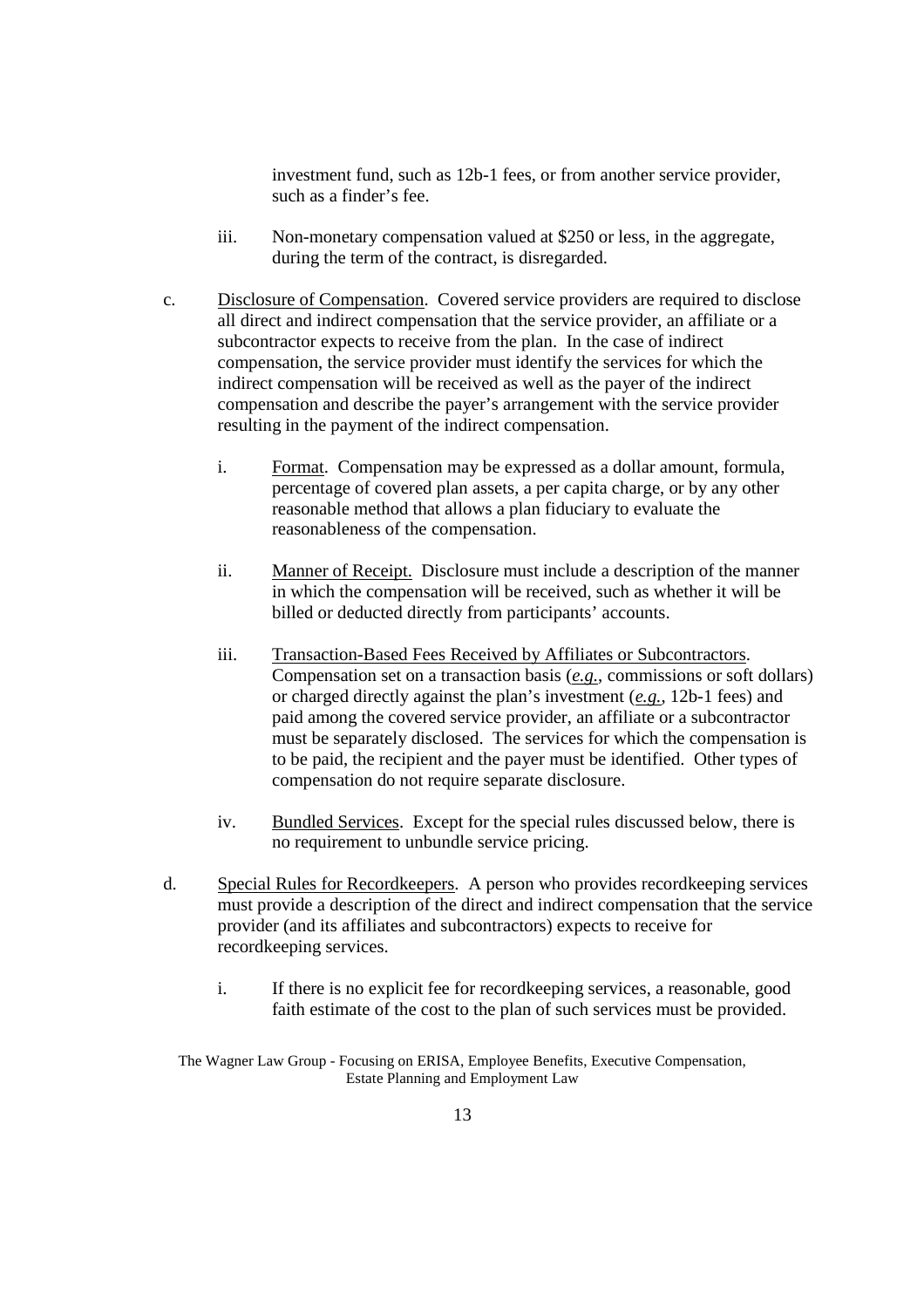The estimate may be performed in the same way that compensation is estimated and may take into account the rate that the service provider would charge to a third party or prevailing market rates for similar services. The final 2012 regulations add the requirement that an explanation be provided of the methodology and assumptions used to prepare the estimate.

- ii Disclosing a de minimis amount of compensation for recordkeeping when the amount has no relationship to cost will not be regarded as reasonable.
- e. Special Rule for Platform Providers. Recordkeepers and brokers that make designated investment alternatives available must provide basic fee information for each such alternative for which recordkeeping or brokerage services are provided. This information is in addition to information regarding the recordkeeper's or broker's own compensation. The information to be provided includes the expense ratio, ongoing expenses (*e.g.*, wrap fees), as well as transaction fees (*e.g.*, sales charges, redemption fees and surrender charges) that may be charged directly against the amount invested.
	- i. Pass-Through of Information on Investment Products. A recordkeeper or broker may satisfy its disclosure obligations for unaffiliated mutual funds by passing through the fund prospectus without having the duty to review its accuracy, provided that the issuer of the disclosure material is regulated by a state or federal agency. It is possible to meet the disclosure obligations by furnishing information replicated from such an issuer's disclosure materials.
	- ii. Responsibility of Other Service Providers. If there is no recordkeeper or broker to provide the required information as to the fees associated with a designated investment alternative that holds plan assets, such responsibility passes to the fiduciary of the investment contract, product or investment entity.
	- iii. Exclusion for Brokerage Windows. Open brokerage windows are not subject to the disclosure requirements for platform providers. As a result of a 2012 DOL field assistance bulletin, it was feared that disclosure with respect to particular investments available through a brokerage window would be triggered by significant participant utilization of those investments. However, the DOL subsequently clarified that this was not the case, although it continues to maintain that plan fiduciaries must

The Wagner Law Group - Focusing on ERISA, Employee Benefits, Executive Compensation, Estate Planning and Employment Law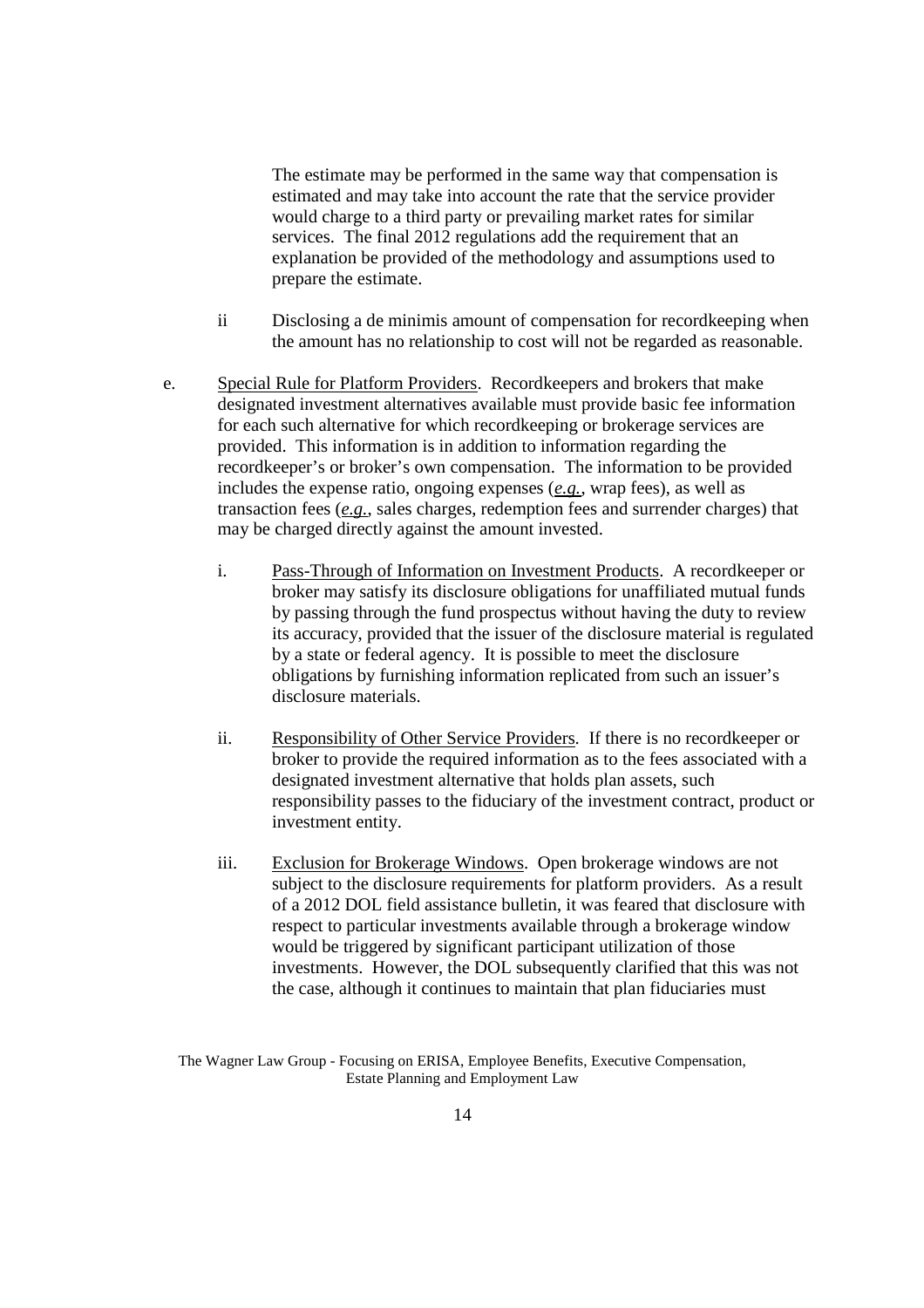consider the nature and quality of service provided through a brokerage window to satisfy their duty of prudence.

5. Form of Disclosures

All of the required disclosures need not be contained in the same document and may be provided in electronic format. However, the DOL has indicated that it is likely to introduce a potentially significant change that will be required in the future to make information provided in multiple formats more accessible. This new requirement will obligate service providers to furnish a guide or disclosure summary to assist plan fiduciaries in reviewing disclosures. The DOL attached a sample guide to the final regulations as an appendix and has reserved a place in the final regulations to contain such a requirement. However, at the present time, the sample guide is only offered as a suggestion and is not required.

The sample guide included with the regulations consists of two columns. Information to be listed in the first column would include the services to be provided, various categories of service provider compensation (*i.e.*, direct, indirect and shared compensation) and fees and expenses relating to investment options. The second column would show where the services listed in the first column are to be found in the service agreement or where information relating to investment fees and expenses can be accessed on the internet. Thus, such a guide would enable plan fiduciaries to locate compensation information disclosed through multiple and/or complex documents.

- 6. Timing of Disclosures.
- a. General. Disclosure of information regarding compensation or fees must be made reasonably in advance of entering into, renewing or extending the contract for services.
- b. Changes in Information. During the term of the contract, any change to the previously furnished information must be disclosed within 60 days (expanded from 30 days under the proposed regulations) of the service provider's becoming informed of the change. The final 2012 regulations relax the 60-day rule for recordkeeping platforms and fiduciaries of look-through investments by providing that disclosure of any changes to investment information must be made at least annually. This eliminates the need to make frequent or even non-stop notifications with regard to minor modifications of investment information.
- c. In contrast to the proposed regulation, the final rule provides that a service contract will not fail to be reasonable (*i.e.*, there will not be a prohibited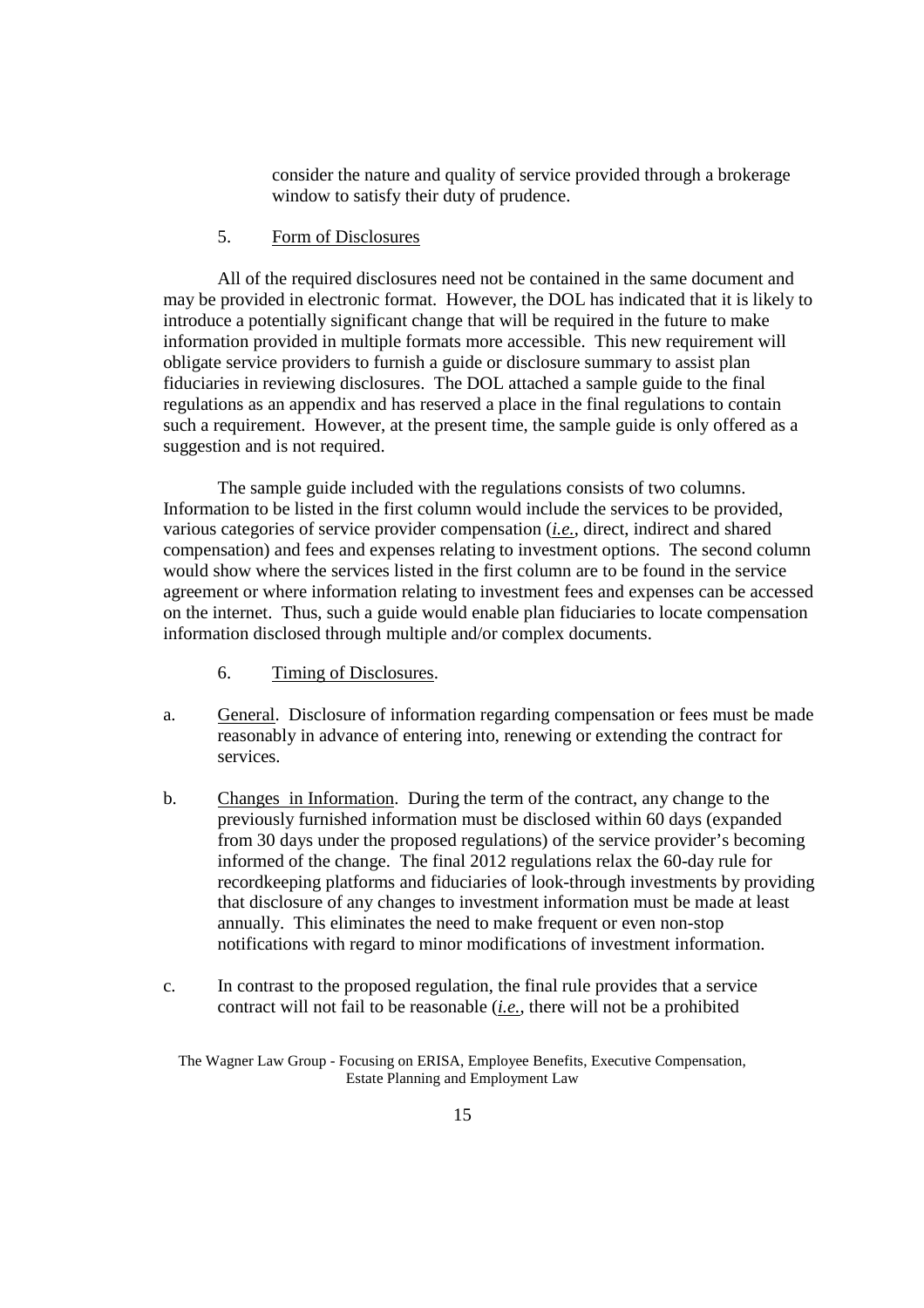transaction) solely because the service provider makes an error, provided that the service provider has acted in good faith and with reasonable diligence. Errors or omissions must be disclosed within 30 days of the service provider's acquiring knowledge of the error or omission. Under the final 2012 rule, this treatment also applies to errors or omissions that occur with respect to disclosure updates.

d. When an investment contract, product or entity is initially determined not to hold plan assets but this fact changes, if the covered plan's investment continues, disclosures are required as soon as practicable, but not later than 30 days from the date on which the service provider acquires knowledge that the investment vehicle holds plan assets.

#### 7. Curing Disclosure Failures: Prohibited Transaction Exemption

- a. Relief for Plan Sponsor. As under the proposed 408(b)(2) regulations, the final rule provides that a service provider's failure to comply with the disclosure obligations results in a prohibited transaction. Because the prohibited transaction could adversely affect the plan sponsor or similar plan fiduciary, the DOL had proposed a separate class exemption that would have provided relief for the plan fiduciary. This exemption is now incorporated into the final regulation. There is no relief for a service provider that fails to comply with the disclosure requirements.
- b. Corrective Action. Relief would be provided if the plan sponsor or similar plan fiduciary enters into a service contract under the reasonable belief that the service provider has complied with its disclosure obligations under the final regulations. To qualify for relief, the plan sponsor or similar fiduciary must take corrective steps with the service provider after discovering the disclosure problem by requesting in writing the correct disclosure information. If the service provider fails to comply within 90 days of such request, the plan fiduciary must notify the DOL not later than 30 days following the earlier of the service provider's refusal to furnish the requested information or the date which is 90 days after the date the written request is made.
- c. Termination of Service Contract. As under the proposed regulations, the plan sponsor or similar fiduciary must also determine whether to terminate or continue the service contract by evaluating the nature of the particular disclosure failure. Factors to consider in making this determination include the responsiveness of the service provider in furnishing the missing information, and the availability, qualifications, and costs of potential replacement service providers. Under the

The Wagner Law Group - Focusing on ERISA, Employee Benefits, Executive Compensation, Estate Planning and Employment Law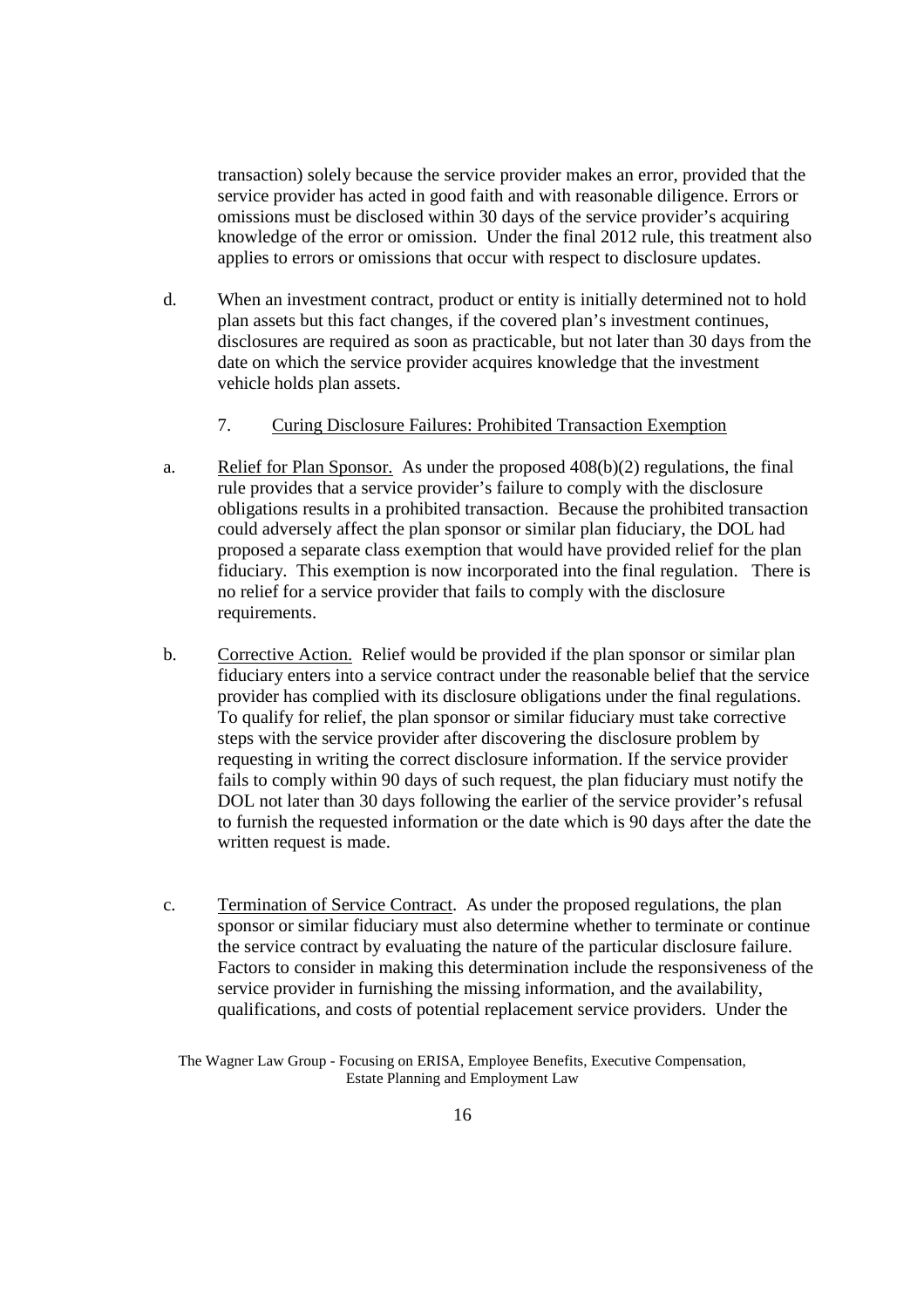2012 final rule, this decision is to be governed by the fiduciary standard of prudence. In the DOL's view, this means that if the requested information relates to services to be performed after the 90-day period and such information is not disclosed promptly after the end of the 90-day period, the plan fiduciary must terminate the contract or arrangement "as expeditiously as possible" consistent with its duty of prudence.

#### 8. Immediate Impact and Issues

Up to now, service providers have not been required to disclose specific types of information to plan sponsors or similar fiduciaries. The final disclosure regulations, however, require service providers to disclose extensive amounts of information, including the identity of third parties from whom a service provider receives fees as a result of providing services to the plan.

While conflict of interest disclosures have been eliminated, required fee disclosure will present significant internal tracking and communication challenges for large/complex companies.

The final rules apply to new contracts as well as contracts in place when the final regulation became effective on July 1, 2012. Service providers should be prepared for additional changes to the disclosure rules resulting from a potential future requirement that a disclosure summary be provided. Investment vendors, including platform providers, have responded to the changes in different ways. For example,

- Some providers are simply disclosing the fee for their bundled services without itemizing the fee for each component service. Providing an "all in" fee is generally permitted. However, if the bundled services include recordkeeping, the fee for recordkeeping must be broken out and separately disclosed. And if there is no explicit recordkeeping fee, a reasonable, good faith estimate of its cost must be provided, along with an explanation of the methodology used to determine that cost.
- Multiple providers often service the same plan, and some are planning to disclose their own fees only, without reference to other providers. This is fine, if each provider is a "covered provider" that has separately agreed to service the plan. For example, if a recordkeeper and a TPA are separately engaged by the same plan, separate disclosures from each provider would make sense. But if the recordkeeper promises to do everything, and then turns around and hires the TPA to serve as its "subcontractor," then the recordkeeper must disclose its fee as well as the TPA's revenue share.

The Wagner Law Group - Focusing on ERISA, Employee Benefits, Executive Compensation, Estate Planning and Employment Law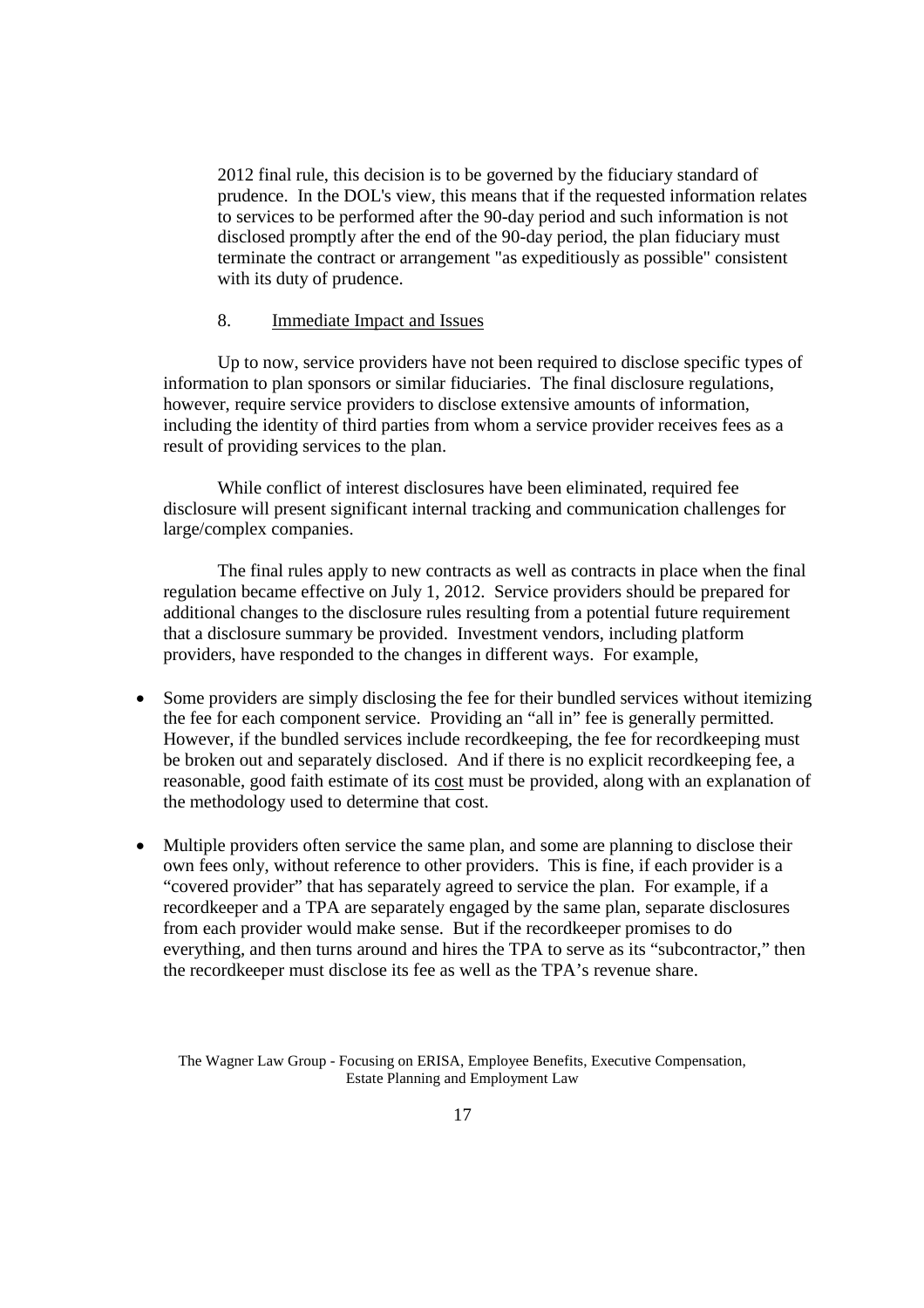Some providers are subcontracting their disclosure responsibility. While a covered provider is ultimately responsible for providing the disclosure, the covered provider can hire a third party to prepare and deliver the required fee disclosures.

Financial advisors can assist plan sponsors by serving as the "quarterback" who helps coordinate the entire disclosure process. Advisors should be pro-active and confirm that the plan's providers will be making the appropriate fee disclosures, and then clarifying for the plan sponsor what the plan sponsor will be receiving and from whom.

Financial advisors can also play a key role, helping plan sponsors "interpret" the disclosures received from their providers. A qualified advisor can help a plan sponsor determine if its fees are unreasonably high in light of the quality of the services provided, and the advisor can assist the plan sponsor investigate alternative plan service and investment arrangements, as necessary or appropriate.

# **V. Broader "Fiduciary" Definition**

The DOL is on a campaign to expose and minimize conflicts of interest in the retirement plan industry. And they are accomplishing this goal, at least in part, through the new fee disclosure rules (*i.e.*, Section 408(b)(2) and participant-level fee disclosures). But the DOL is also seeking to implement rules that would address the problem of conflicts "head on". Specifically, the DOL is in the process of proposing a new "investment advice fiduciary" definition. If the DOL stays on track with its proposal, many non-fiduciary advisors would become subject to the fiduciary standards under ERISA for the first time. Additionally, any advisors that do not want to become subject to the fiduciary requirements of ERISA would need to fess up to clients and make certain "in your face" disclaimers concerning their non-fiduciary status.

The DOL released its initial proposed regulations to modify the existing regulatory definition of a "fiduciary" on October 21, 2010. However, due to the high volume of comments submitted in connection with this proposal, including comments from members of Congress, the DOL announced on September 19, 2011 that it would be re-proposing this definition to take into account further input from the public.<sup>6</sup>

#### A. Overview of Existing Regulatory Definition.

ERISA has a functional definition of a fiduciary that focuses on a person's actions. If you provide "investment advice" within the meaning of ERISA, you are automatically deemed to

<sup>6</sup> http://www.dol.gov/opa/media/press/ebsa/EBSA20111382.htm.

The Wagner Law Group - Focusing on ERISA, Employee Benefits, Executive Compensation, Estate Planning and Employment Law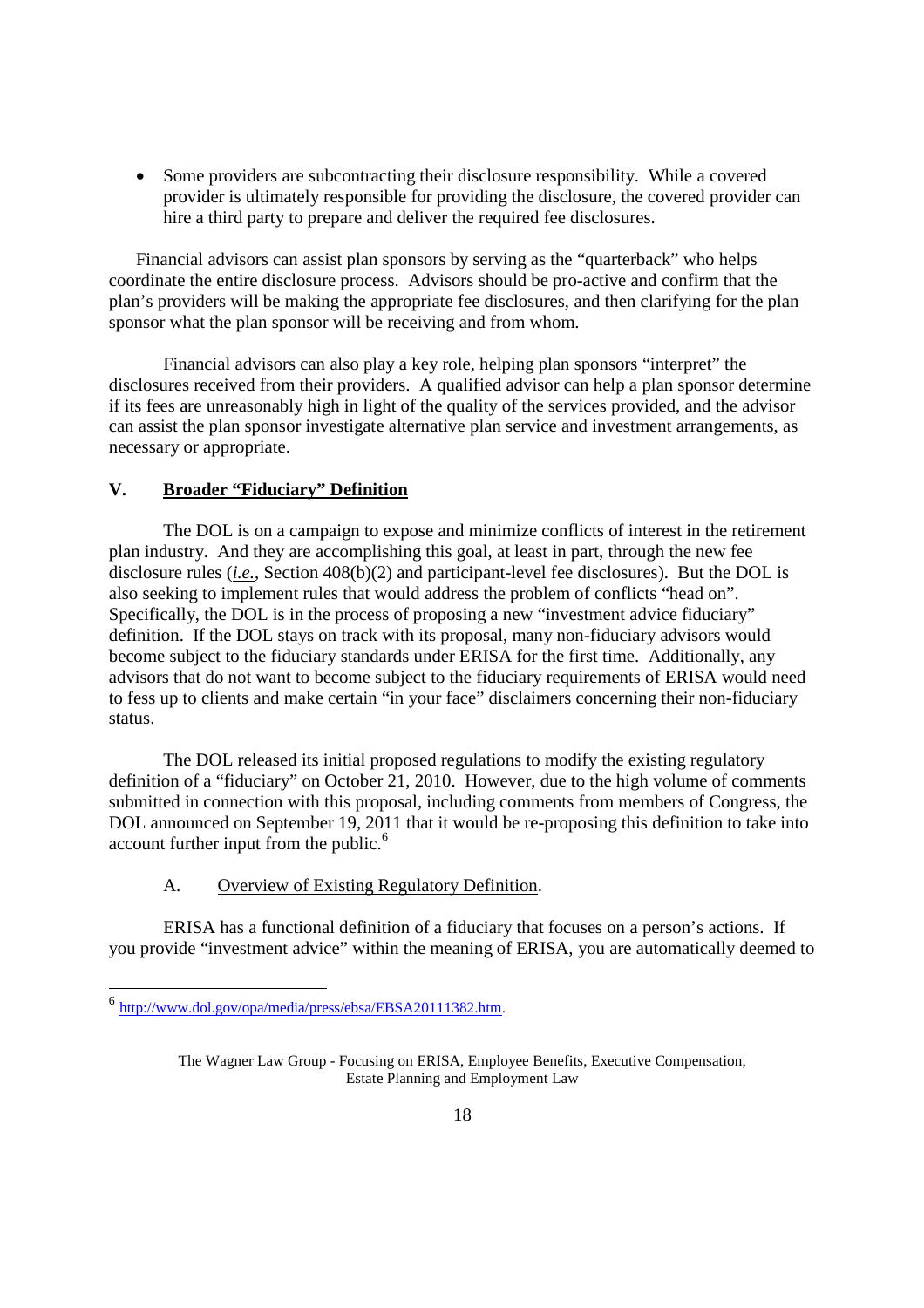be a fiduciary. Under the current regulation, a person is deemed to provide fiduciary investment advice if:

- (1) such person renders advice to the plan as to the value or advisability of making an investment in securities or other property
- (2) on a regular basis,
- (3) pursuant to a mutual agreement or understanding (written or otherwise)
- (4) that such services will serve as a primary basis for investment decisions, and
- (5) that such person will render advice based on the particular needs of the plan.

It should be noted that this 5-factor definition of "investment advice" is narrower than the definition under federal securities law. For example, the Investment Advisers Act of 1940 has a rather expansive view of the advisory activity that is subject to regulation as investment advice.

The regular basis and primary basis prongs of this test are particularly important. This was illustrated in the 2007 case of *Ellis v. Rycenga Homes* which applied these factors to a set of facts where periodic meetings between a broker and a plan trustee over the course of a 20-year relationship, resulted in the plan's consistently following the broker's suggestions. This led to the court's holding that the broker was a fiduciary, because of the regularity of the advice and the plan's heavy reliance on the adviser.

#### B. Two Specific Changes to Existing Regulatory Definition.

If the DOL's re-proposed rule follows its initial proposal, two specific changes would be made to the existing definition of "investment advice." Under the existing rule, advisors are deemed to provide investment advice if, among other requirements:

- there is a mutual understanding or agreement that the advice will serve as a "primary basis" for plan investment decisions, and
- the advice is provided on a "regular basis."

However, under the DOL's proposed rulemaking, an advisor would be deemed to provide investment advice if there is any understanding or agreement that the advice "may be considered" in connection with a plan investment decision, regardless of whether it is provided on a regular basis. Thus, casual or even one-time advice could trigger fiduciary status. Under both the existing and the initial proposed rules, advice would constitute "investment advice" only if it is individualized advice for the particular plan client.

The Wagner Law Group - Focusing on ERISA, Employee Benefits, Executive Compensation, Estate Planning and Employment Law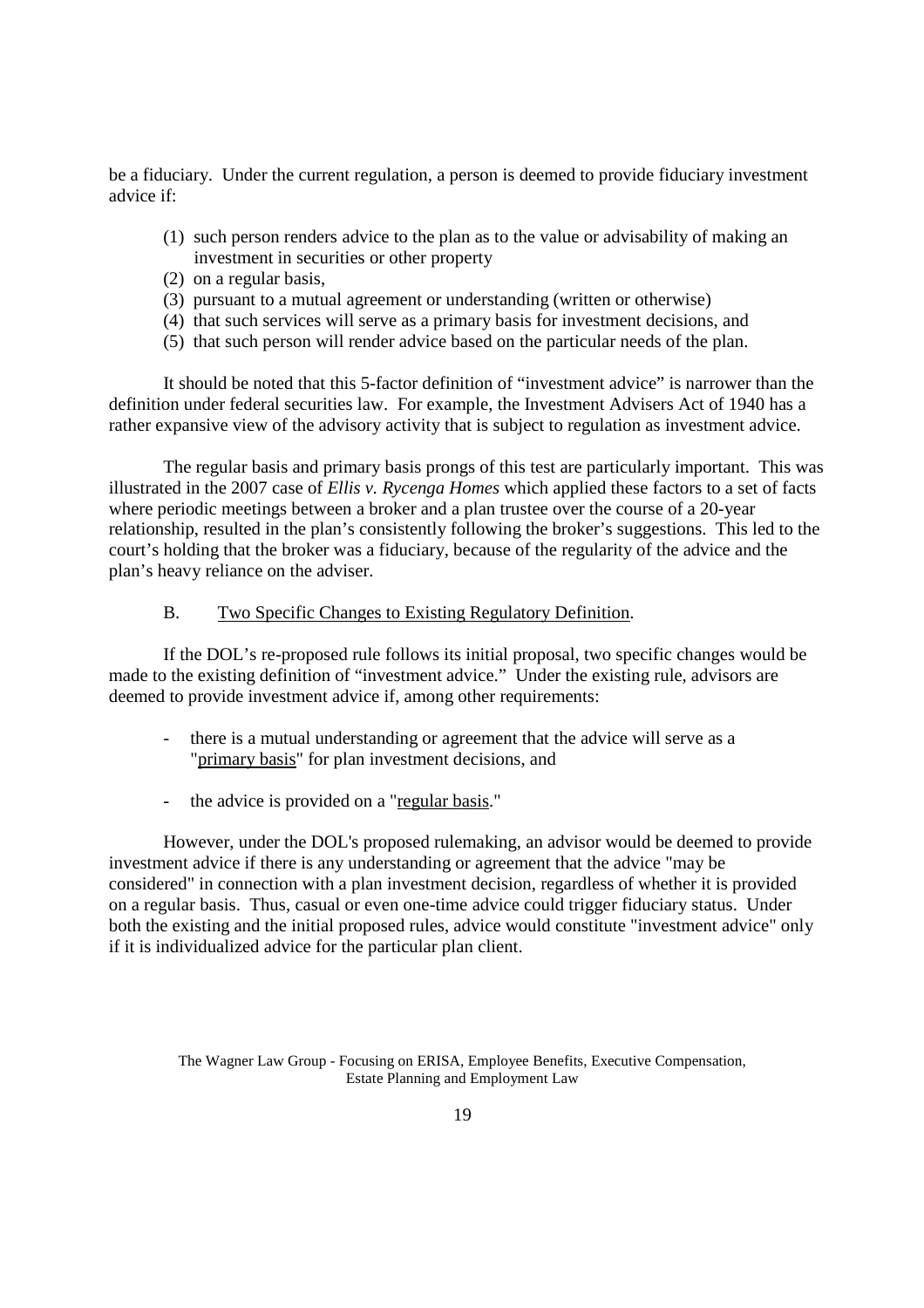#### C. Safe Harbor "Disclaimer" for Avoiding Fiduciary Status.

In addition to broadening the existing "investment advice" definition, the DOL's initial proposal introduced a safe harbor that advisors would need to follow to avoid fiduciary status. Generally, to avoid being characterized as an investment advice fiduciary, an advisor would have to "demonstrate" that the plan client knows, or reasonably should know, that (a) the advice or recommendations are being made by the advisor in its "capacity as a purchaser or seller" of securities or other property, (b) the interests of the advisor are adverse to those of the client, and (c) the advisor is not undertaking to provide "impartial investment advice." Although the initial proposed rule did not actually require the advisor to provide these disclaimers in writing, it clearly contemplated some type of notice or acknowledgment form for the plan client.

## D. Potential Impact on Providers.

If the proposed regulations had been finalized as first issued, non-fiduciary advisors would undoubtedly need to change their service model and re-define their role as plan advisors. To avoid fiduciary status, they would have effectively been forced to furnish written disclaimers to plan clients, stating that they are not providing impartial advice, as contemplated under the proposed DOL guidance. Alternatively, a provider could accept its status as a plan fiduciary. However, as a fiduciary, it would no longer be able to provide investment advice for any variable compensation (*e.g.*, 12b-1 fees) and it would be subject to ERISA and the prohibited transaction rules.

#### E. Outlook for DOL Proposed Regulations.

Since the DOL announcement that it would be re-proposing its "fiduciary" definition, it has clarified that its re-proposed rule would only impose fiduciary status on those advisors who provide "individualized" advice to plan clients. The DOL has informally indicated that the reproposed rule will be substantially similar in approach to its initial proposal. Its rulemaking the next time around will be coordinated with the U.S. Securities and Exchange Commission (the "SEC"), which is working on its own proposal to impose fiduciary status on broker-dealers as authorized under the Dodd-Frank Act.<sup>7</sup> The DOL's re-proposed rule is expected in the second part of 2013.

<sup>7</sup> Under the powers conferred by the Dodd-Frank Wall Street Reform and Consumer Protection Act (the "Dodd-Frank Act"), the SEC is authorized to issue regulations that will impose on broker-dealers the same fiduciary standard that applies to investment advisers under the Investment Advisers Act of 1940, as amended (the "Advisers Act"). As required under the Dodd-Frank Act, on January 21, 2011, the SEC's staff published its study on the different standards of conduct that currently apply to broker-dealers and investment advisers. In sum, the SEC staff's report recommended that the SEC create a uniform fiduciary standard that would apply to both brokers and investment advisers when they provide personalized investment advice to retail customers. Of the 5 commissioners serving on the SEC, the 2 Republican appointees released a separate statement, criticizing the report and making the following points: (i) the SEC staff's report does not reflect the views of the SEC or its individual commissioners, (ii)

The Wagner Law Group - Focusing on ERISA, Employee Benefits, Executive Compensation, Estate Planning and Employment Law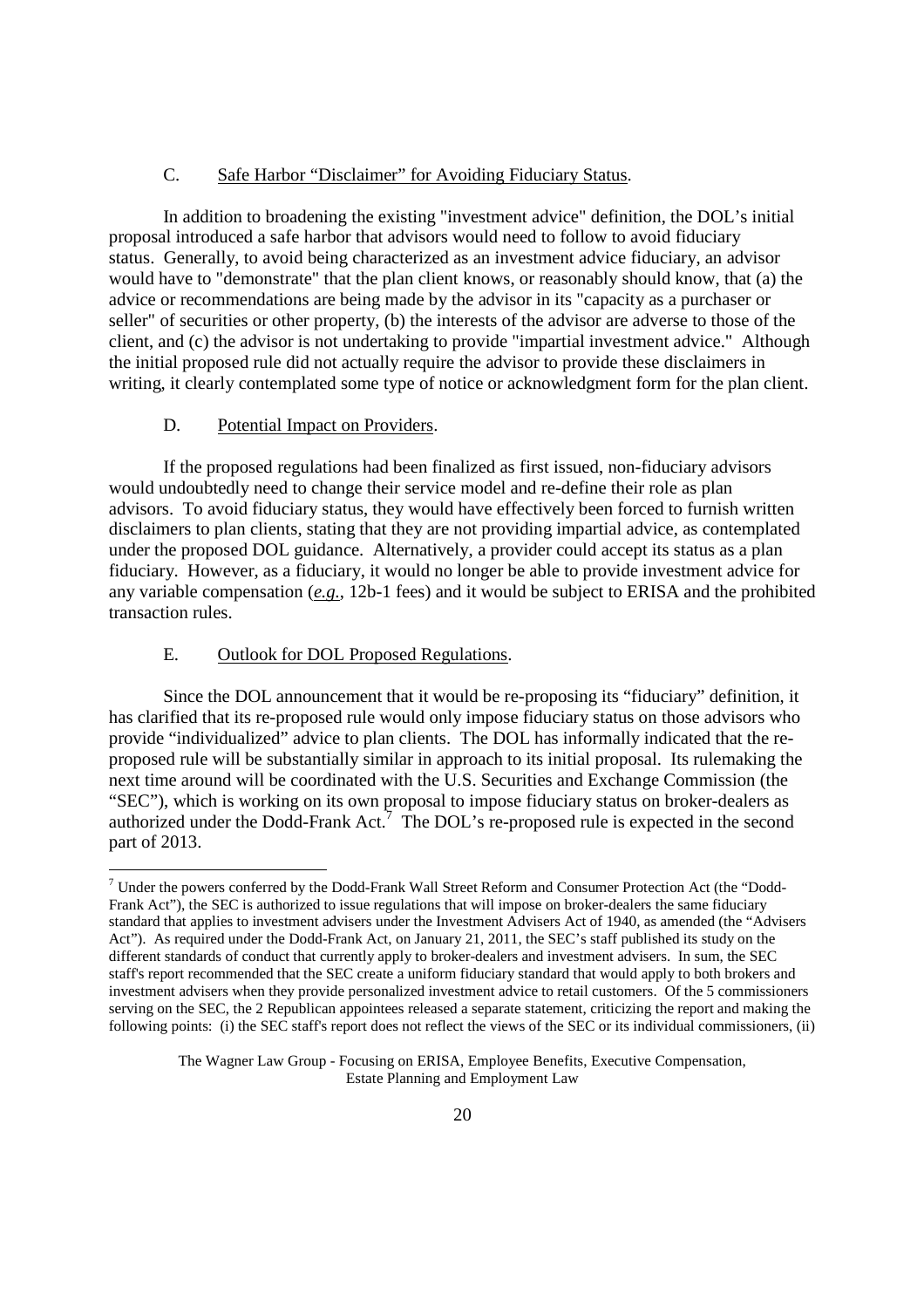#### F. Practical Implications of Broader "Fiduciary" Definition.

The DOL's pending proposal to broaden its "investment advice fiduciary" definition is likely to "shake up" the retirement plan industry, pressuring many retirement plan advisors to provide their services in a fiduciary capacity for a level fee. If the DOL's re-proposed rule is similar to its initial proposal, any advisor that is unwilling to advise plan clients on these terms may, as a practical matter, be forced out of the retirement plan business. Given the significance of this anticipated change, financial advisors should evaluate and re-consider their business model for ERISA plan clients, especially those who do not currently hold themselves out as plan fiduciaries.

Recordkeepers are constantly adapting and developing new types of arrangements, and they may be able to offer assistance with the problems associated with variable compensation (which is prohibited under ERISA's prohibited transaction rules in the case of a fiduciary advisor). For example, working with recordkeeping platforms that are able to offer level payouts may be one possible approach. Advisors can also explore the use of ERISA budget accounts (also known as ERISA fee recapture accounts) as a means for leveling the compensation payable to the advisor. Advisory firms that currently receive variable compensation may also wish to consider providing investment advice to ERISA plans as a dual-registered RIA, which would enable the firm to charge a level asset-based fee. There are no "one size fits all" solutions for all firms, especially since every advisor's service model will need to be fully compliant with both ERISA and securities law. However, financial advisors and advisory firms should strongly consider the potential impact of the DOL's proposal in the near future, and investigate potential and possible solutions in the days ahead.

#### **VI. Default Investments: Target Date Funds**

#### A. Performance Issues Concerning Target Date Funds.

Target date funds are popular default investment vehicles for 401(k) plans. As a legal matter, these investment products are typically established as mutual funds (*i.e.*, open-end investment companies registered under the Investment Company Act of 1940), although these products can also be formed as bank collective funds and other pooled investment vehicles. Target date funds are a type of balanced fund, with investments in a mix of asset classes. They are designed to provide a convenient investment solution for individual investors who do not want to be burdened with the responsibility of finding the right mix of assets for their retirement investments. The defining characteristic of a target date fund is its "glide path," which determines the overall asset mix of the fund over time. The fund's asset allocation automatically

the report failed to properly evaluate the existing standards of care applicable to broker-dealers and investment advisers as required by the Dodd-Frank Act, and (iii) additional study, rooted in economics and data, is required to support any recommendation for a uniform fiduciary standard.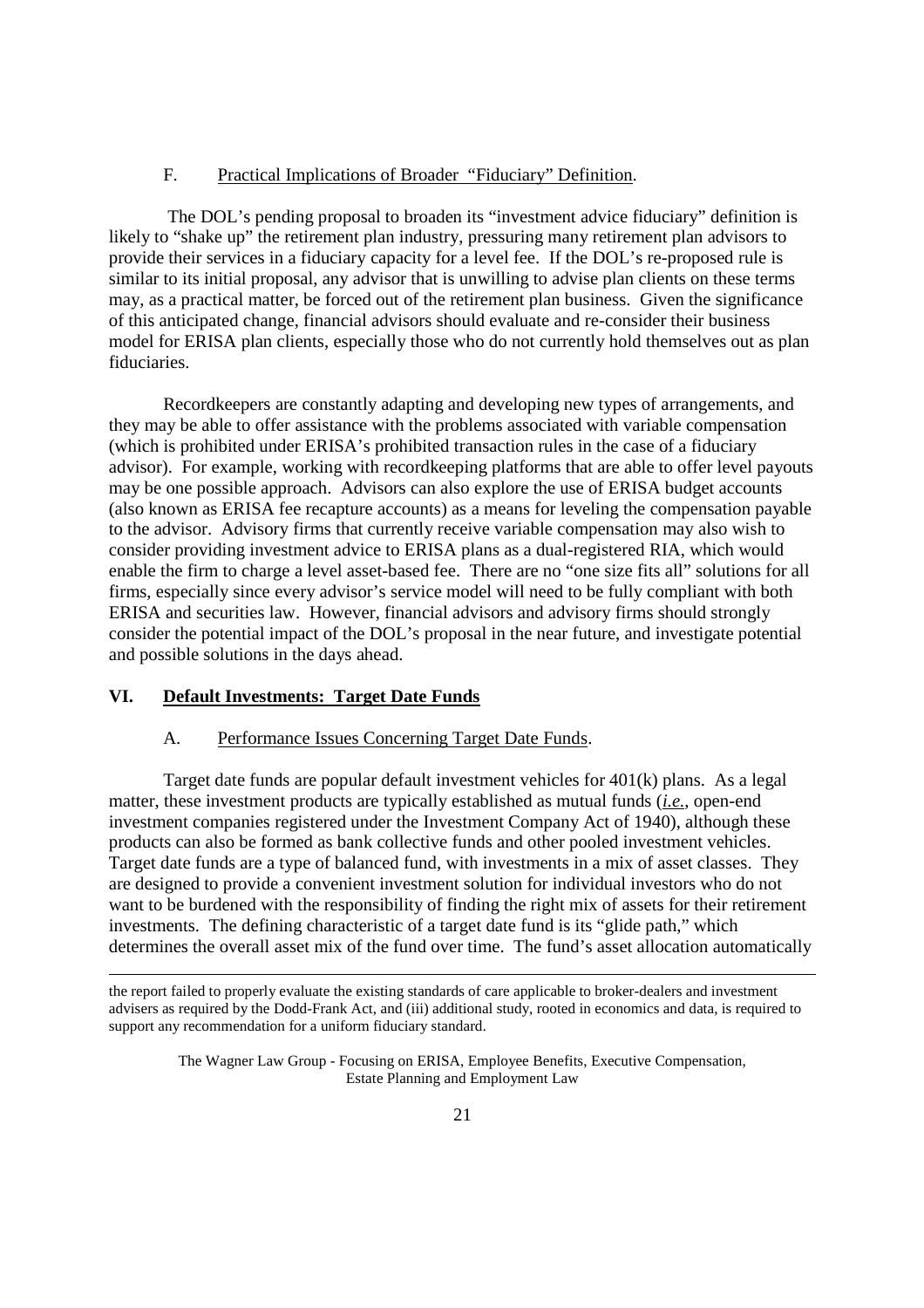becomes more conservative (*i.e.*, higher allocation to fixed income investments and lower allocation to equity investments) as the fund gets closer to its target date.

Despite the immense popularity of these financial products, Congress and regulators have voiced deep concerns regarding the design of target date funds, especially funds with near-term target dates. The average investment loss for funds with a target date of 2010 was roughly -25% due to the market turmoil in 2008, with individual fund losses running as high as -41%, according to an analysis by the SEC.<sup>8</sup>

#### B. Administration's Proposals for Target Date Funds.

#### 1. Retirement Policy Objectives.

In light of the surprising level of volatility across a number of target date funds intended for the oldest of retirees, the Obama Administration now seeks to improve the "transparency of target date and other default retirement investments."<sup>9</sup> Specifically, the Administration aims to require "clear disclosure regarding target-date funds, which automatically shift assets among a mix of stocks, bonds, and other investment over the course of an individual's lifetime. Due to their rapidly growing popularity, these funds should be closely reviewed to help ensure that employers that offer them as part of 401(k) plans can better evaluate their suitability for their workforce and that workers have access to good choices in saving for retirement and receive clear disclosures about the risk of  $\log$ <sup>10</sup>

# 2. SEC and DOL Comments at Senate Hearing.

The Administration's announcement is consistent with comments made by senior representatives of both the U.S. Securities and Exchange Commission and the DOL at a hearing before the Senate Special Committee on Aging on October 28, 2009.<sup>11</sup> At this hearing, the Director of the SEC's Division of Investment Management reported that it was focusing on the regulation of target date funds, with a view towards making recommendations in 2 areas: (1) fund names (*e.g.*, use of a target year in the name of the fund), and (2) fund sales materials. The Assistant Secretary of Labor of EBSA reported

<sup>8</sup> Based on SEC staff analysis of data as of October 14, 2009, as presented in the testimony of Mr. Andrew J. Donohue, Director, SEC Division of Investment Management, before the United States Senate Special Committee on Aging on October 28, 2009.

<sup>9</sup> *Budget of the U.S. Government, Fiscal Year 2011,* Office of Management and Budget.

<sup>10</sup> *Annual Report of the White House Task Force on the Middle Class*, February 2010.

<sup>&</sup>lt;sup>11</sup> Testimony Concerning Target Date Funds by Andrew J. Donohue, Director, Division of Investment Management, U.S. Securities and Exchange Commission, Before the United States Senate Special Committee on Aging, October 28, 2009; Testimony of Phyllis C Borzi, Assistant Secretary of Labor, Employee Benefits Security Administration Before the Special Committee on Aging, United States Senate, October 28, 2009.

The Wagner Law Group - Focusing on ERISA, Employee Benefits, Executive Compensation, Estate Planning and Employment Law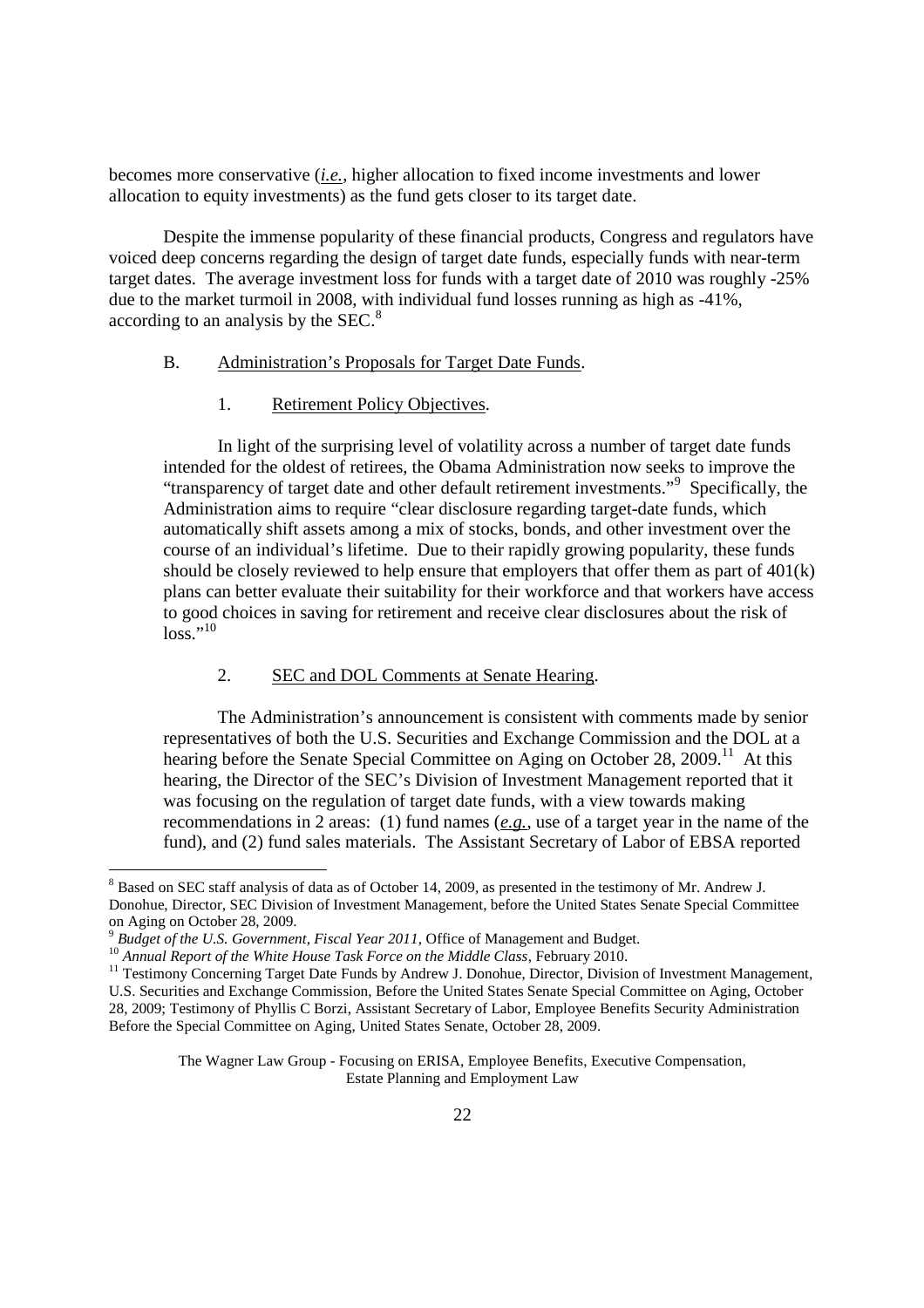that the DOL was re-examining its regulations for "qualified default investment alternatives" (QDIAs) to ensure meaningful disclosure is provided to participants and that it was also considering more specific guidelines for selecting and monitoring target date funds as a default investment and as an investment option. Both agency representatives acknowledged that additional rules were necessary to protect plan participants, and both agencies appear to favor enhanced disclosure with respect to target date funds.

#### 3. SEC / DOL Co-Publish Investor Bulletin on Target Date Funds.

On May 6, 2010, the DOL and the SEC issued joint guidance on target date funds entitled, "Investor Bulletin: Target Date Retirement Funds," proving basic guidance concerning the features of target date funds, and the ways to evaluate a target date retirement fund that will help increase awareness of both the value and risks associated with these types of investments. As announced in its Regulatory Agenda and as recently confirmed by Assistant Secretary Borzi, the DOL will also be issuing a "best practices" fiduciary checklist in the near future, which will be designed to assist small and mediumsized plan sponsors evaluate and select target date funds.

# 4. SEC Proposal to Change Advertising Rules for Target Date Funds.

The SEC voted unanimously on June 16, 2010, to propose rule amendments requiring target date funds to clarify the meaning of the date in a target date fund's name and to enhance the information provided in advertisements to investors. Under the proposed rules, if adopted, marketing materials for target date funds that include a date in their name would also have to include the fund's expected asset allocation at the target date as a "tag line" immediately adjacent to the fund's name. The newly proposed rule would also require the marketing materials to include a visual depiction, such as a chart or graph, showing a fund's glide path over time. Marketing materials would also have to include a statement of the target date fund's asset allocation at the "landing point" (*i.e.*, when the fund becomes most conservative) and when the fund will reach the landing point. In addition, the marketing materials would need to state that a target date should not be selected solely based on age or anticipated retirement date; that the fund is not a guaranteed investment and that asset allocations may be subject to change without a vote of shareholders

#### 5. DOL Issues Proposed Rules on Target Date Disclosures.

On November 30, 2010, the DOL published its proposed regulations on target date disclosures. The proposed rule would amend its existing QDIA regulations (29 CFR 2550.404c-5) as well as its recently finalized participant-level fee disclosure regulations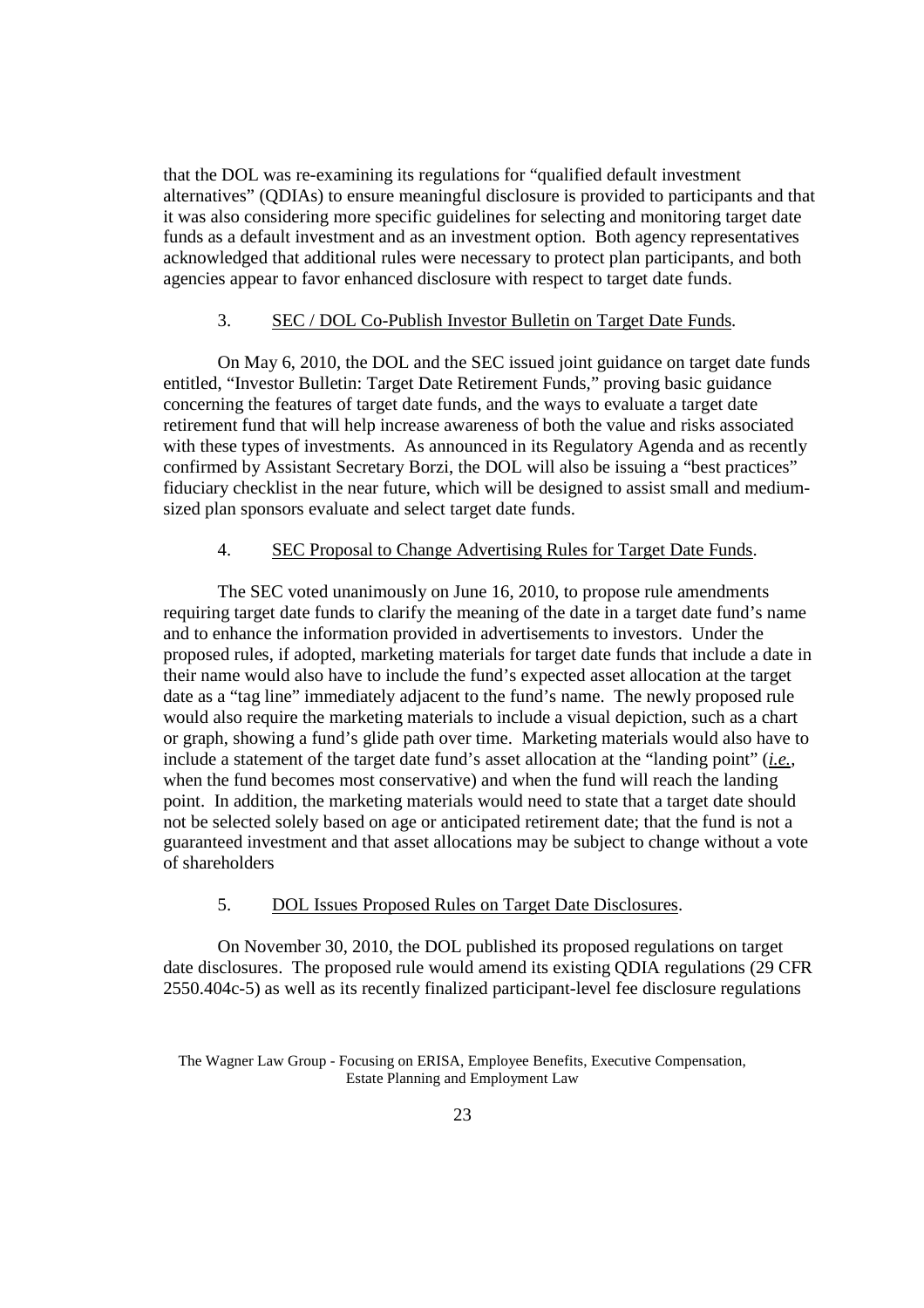(29 CFR 2550.404a-5), requiring specificity as to the information that must be disclosed to participants concerning investments in target date funds.

#### a. Proposed Changes to QDIA Regulations.

*Background.* The QDIA regulations, which were issued pursuant to the Pension Protection Act of 2006, provide fiduciary relief to sponsors of 401(k)-style plans that feature a default investment choice for participants. If the applicable conditions are satisfied, the plan's automatic investment of a participant's account in a default investment choice (in the absence of actual investment directions from the participant) is deemed to be a participant-directed action. Thus, defaulted participants alone (and not the plan sponsor) are held responsible for the plan's automatic investments. Among other regulatory requirements necessary for the plan sponsor to obtain this relief, the default investment choice must meet the requirements of a QDIA, and the plan sponsor must furnish a QDIA notice to participants explaining the default arrangement.

*Proposed Changes for QDIA Notice.* Under the DOL's proposal, with respect to any target date fund series selected as the plan's QDIA, the QDIA notice would need to explain how its asset allocation changes over time and when its most conservative asset allocation is reached (*i.e.*, landing point), as well as include an illustration of the fund's glide path. If the name of the target date fund includes a reference to a particular date (*e.g.*, "Retirement 2050 Fund"), the QDIA notice would also need to explain the relevance of the date and the intended age group. If applicable, the QDIA notice would also need to include a disclaimer that the target date fund may lose money near and following retirement.

Although the DOL's proposal focuses on target date disclosures, it also proposes general changes to the QDIA notice requirement that would apply to any type of QDIA (*e.g.*, balanced fund). As proposed, with respect to any default investment choice selected as the plan's QDIA, the QDIA notice would need to describe the investment's objectives and principal strategies, including the types of assets held by the investment choice. The QDIA notice would also need to include historical investment performance and a disclaimer that past performance is not necessarily an indication of how the investment will perform in the future.

b. Proposed Changes to Participant-Level Fee Disclosure Regulations.

*Background.* As discussed above in section III, the DOL finalized its participantlevel fee disclosure regulations on October 14, 2010 and required plan fiduciaries to implement them commencing August 30, 2012. The regulations require annual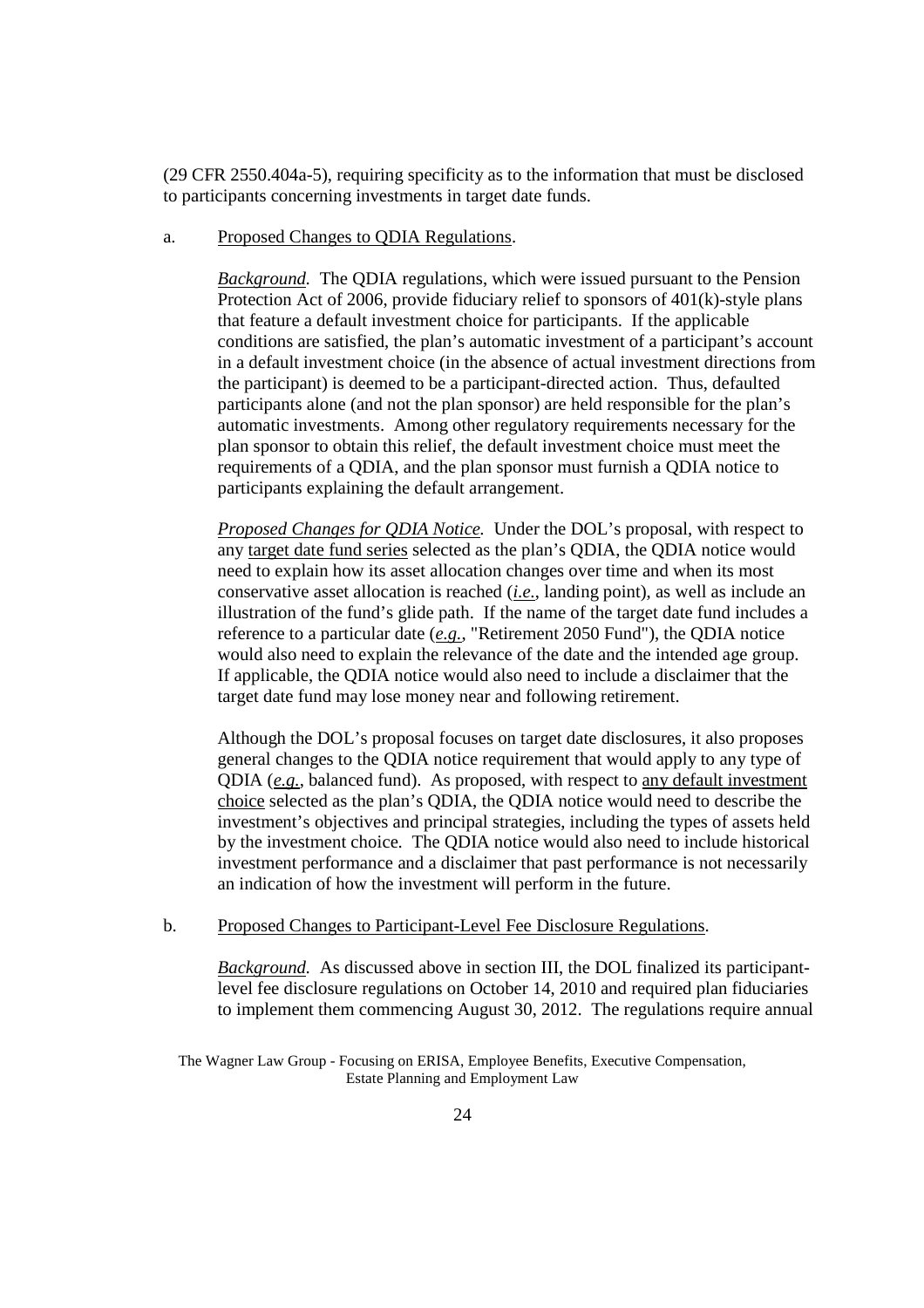and quarterly disclosures of plan-related fee information and annual disclosures of investment-related information to participants. The annual investment-related disclosures are required to be provided in the form of a comparative chart. *Proposed Appendix for Annual Comparative Chart.* Under the DOL's proposed change to its participant-level fee disclosure regulations, the annual comparative chart with investment-related disclosures would need to be supplemented with an appendix that includes additional information about any target date fund series included in the plan's menu of investment options. This appendix would be required, even if the target date fund series is not utilized as the plan's default investment option. The information required in the appendix is substantially similar to the applicable information required under the proposed change to the QDIA notice, as described above (*i.e.*, explanation of glide path and any reference to a particular date in the fund's name, disclaimer regarding investment losses near and following retirement).

c. Informal Follow-Up Guidance. The DOL informally stated during its web chat on January 4, 2011 that a target date fund's prospectus is unlikely to satisfy the proposed requirement for target date disclosures. Thus, once the target date disclosure rules are finalized, plan fiduciaries (or their administrative service providers) will need to develop customized disclosures for target date funds, which are expected to be roughly 2 pages in length. The DOL also informally stated that it does not intend to develop a "model" target date disclosure for a plan's QDIA notice or the appendix to the annual comparative chart.

The comment period for the public to provide feedback on its proposed regulation ended on January 14, 2011 and was subsequently extended until July 9, 2012 to allow consideration of additional SEC research on individual investors' understanding of target date funds. However, the DOL has not yet indicated when it is likely to finalize its proposed rule. Given the recent finalization of the regulations under ERISA Section 408(b)(2) and the participant investment advice regulations, the target date disclosure regulations may be next on the agenda.

C. Conflicts of Interest in Fund-of-Funds Structure.

Target date funds typically have a "fund of funds" tiered investment structure. Instead of investing in portfolio securities directly, the target date fund actually invests in other mutual funds, which in turn invest in portfolio securities. A conflict of interest arises in this fund-offunds structure because many target date funds invest in affiliated mutual funds.

From a product development perspective, when a fund family creates a target date fund, it naturally has a financial incentive to include as many affiliated underlying funds as possible in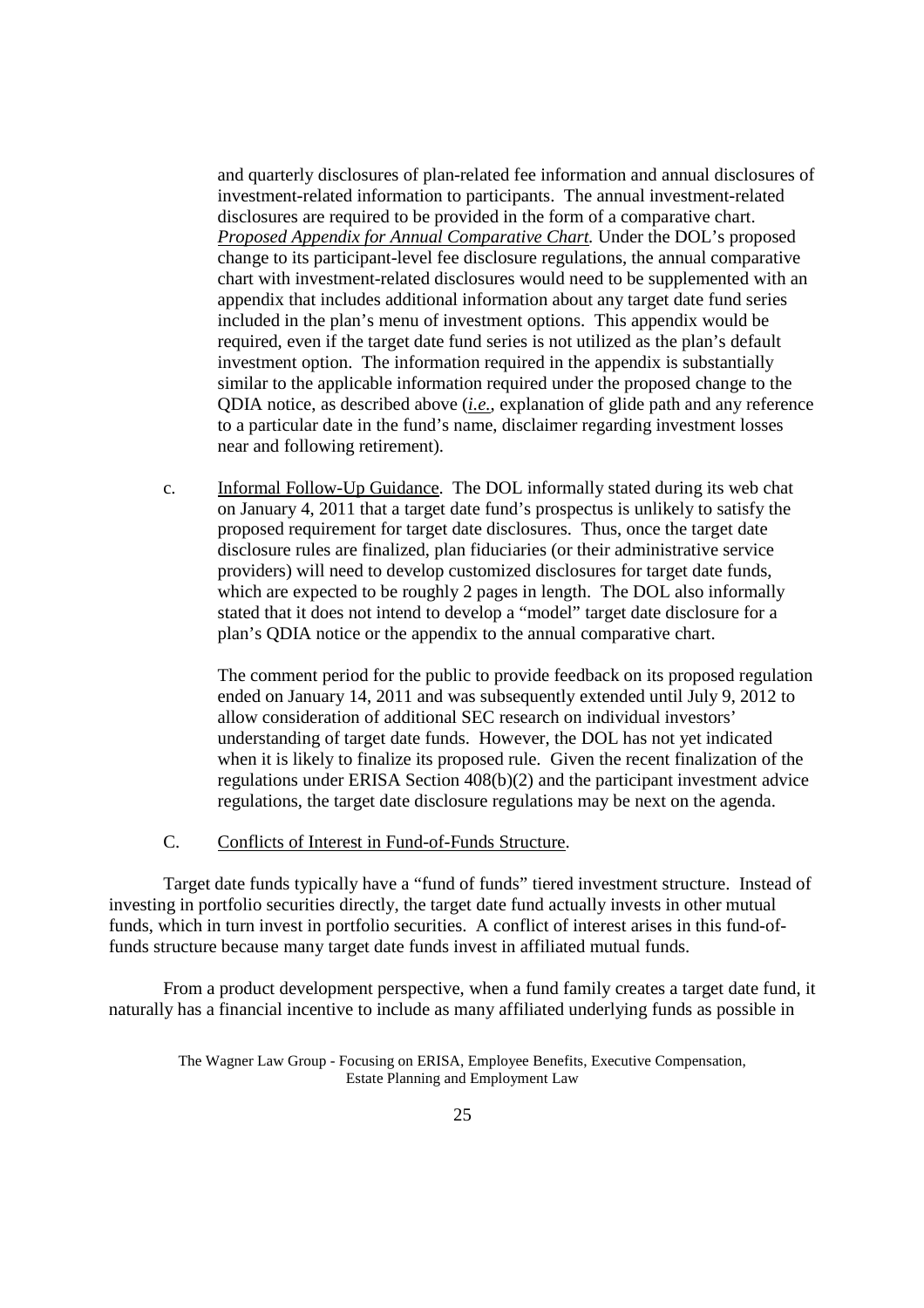the fund-of-funds product, increasing its aggregate compensation through the fees paid to the underlying fund managers. Such compensation would be in addition to any wrap-fee that is charged directly by the manager of the target date fund. In the report prepared by the Senate Special Committee on Aging, it was reported that target date funds have higher expense ratios than the rest of the core portfolio in  $401(k)$  plans.<sup>12</sup> Furthermore, although many target date funds invest in affiliated underlying funds exclusively, the reality is that many fund families do not have "best in class" funds for each and every applicable asset class.

A related conflict arises with respect to the mix of funds that underlie the target date fund. Because equity funds typically pay higher fees than other funds, the fund family has an incentive to design the target date fund so that it has a higher exposure to equity, increasing its aggregate fees at the expense of plan participants and also increasing the product's expected volatility. This conflict arises at the product design stage and persists to the extent the fund manager has the discretion to increase allocations to underlying equity funds. The Senate Special Committee on Aging, as well as the DOL, have observed that target date funds have what appears to be an over-concentration in equity investments. Thus, on the eve of the recent financial crisis, even in funds with a target date of 2010, underlying equity funds constituted up to 68% of assets, which in turn contributed to volatility and investment losses.

Although an investment manager for a target date fund is permitted to invest in affiliated underlying funds under the Company Act, it would not be permitted to manage the target date fund's investment in this conflicted manner if it were actually subject to ERISA's fiduciary standards.

D. DOL Advisory Opinion 2009-04A (Requested On Behalf of Avatar Associates).

1. Fiduciary Status of Asset Managers. Generally, when a person or firm manages the assets of an ERISA plan, the person or firm becomes a fiduciary with respect to the plan and is subject to the standard of care mandated under ERISA. However, there is a general exception that applies when a plan invests in shares of a mutual fund.

• Under Section  $401(b)(1)$  of ERISA, when a plan invests in a security issued by a registered investment company, "the assets of such plan shall be deemed to include such security but shall not, solely by reason of such investment, be deemed to include any assets of such investment company." Thus, when a plan invests in shares of a mutual fund, the underlying assets of the mutual fund are not deemed to be plan assets.

<sup>12</sup> *Target Date Retirement Funds: Lack of Clarity Among Structures and Fees Raises Concerns*, Summary of Committee Research, United States Senate Special Committee on Aging (October 2009).

The Wagner Law Group - Focusing on ERISA, Employee Benefits, Executive Compensation, Estate Planning and Employment Law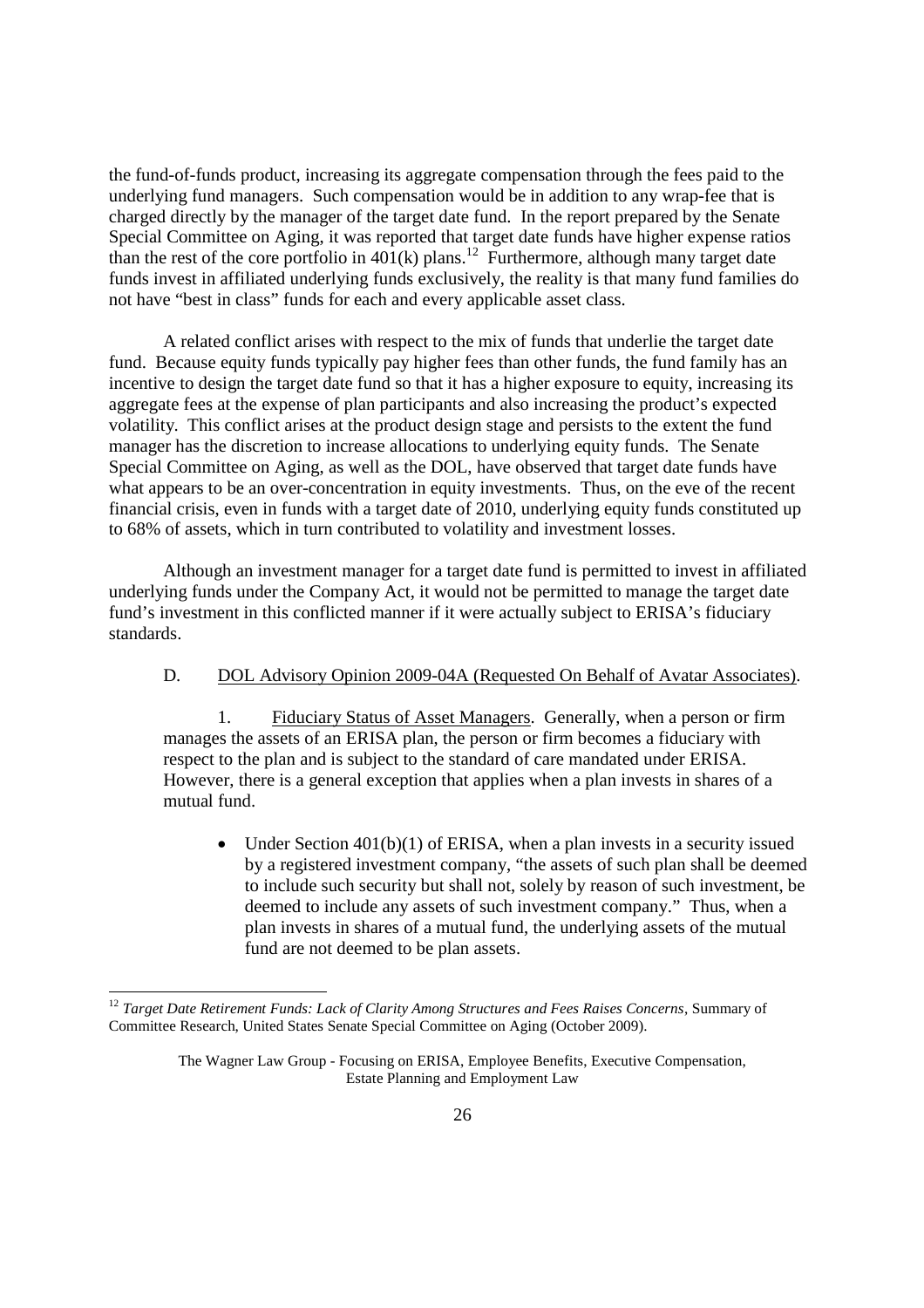Under ERISA Section  $3(21)(B)$ , a plan's investment in a registered investment company "shall not by itself cause such investment company or such investment company's investment adviser" to be deemed to be a fiduciary. Accordingly, the mutual fund's investment adviser is generally not deemed to be a fiduciary of the plan investing in such mutual fund.

The combined effect of these rules is to create a carve-out from ERISA's fiduciary rules for mutual fund investment managers. To illustrate its significance, let's assume that a plan sponsor has appointed a professional asset manager to invest a segment of the plan's portfolio in U.S. large cap securities. The appointed asset manager would clearly be a fiduciary subject to ERISA's fiduciary requirements. Similarly, if the plan sponsor decided to invest this segment of the plan's portfolio in a bank collective fund investing in U.S. large cap securities, the bank managing this collective fund would automatically be deemed a plan fiduciary. However, if the plan sponsor were to invest this segment of the plan's portfolio in a U.S. large cap mutual fund, the fund's manager would not be subject to any of ERISA's fiduciary requirements.

2. Are Mutual Fund Managers Ever Subject to ERISA? *The Wagner Law Group* believes that the managers of target date funds can as a matter of law be held responsible for their conduct as ERISA plan fiduciaries in certain instances. Section 3(21)(B) of ERISA provides that a plan's investment in a mutual fund "shall not by itself cause such [fund] or such [fund's] investment adviser or principal underwriter to be deemed to be a fiduciary (emphasis added)." This wording demonstrates that the exception whereby target date fund advisers escape fiduciary status does not apply in all instances and is not absolute.

In the firm's recent request to the DOL on behalf of Avatar Associates, it requested clarification on the scope of this exception as applied to target date funds investing in other affiliated mutual funds. In its response letter, Advisory Opinion 2009- 04A, the DOL declined to rule that the investment advisers to such funds should be viewed as fiduciaries to investing plans.

3. Plan Sponsors Are Alone in Fiduciary Responsibility. The implications of the DOL ruling are clear and may be surprising to many plan sponsors. A participant who is defaulted into a QDIA is responsible for his or her passive decision, or "negative" election, to invest in this specific investment option. However, the preamble to the DOL's final regulations on QDIAs states that the plan fiduciary continues to have the obligation to prudently evaluate, select and monitor any investment option that will be made available to the plan's participants, including any option that is used as a default investment for a plan with an automatic enrollment feature. The Assistant Secretary of

The Wagner Law Group - Focusing on ERISA, Employee Benefits, Executive Compensation, Estate Planning and Employment Law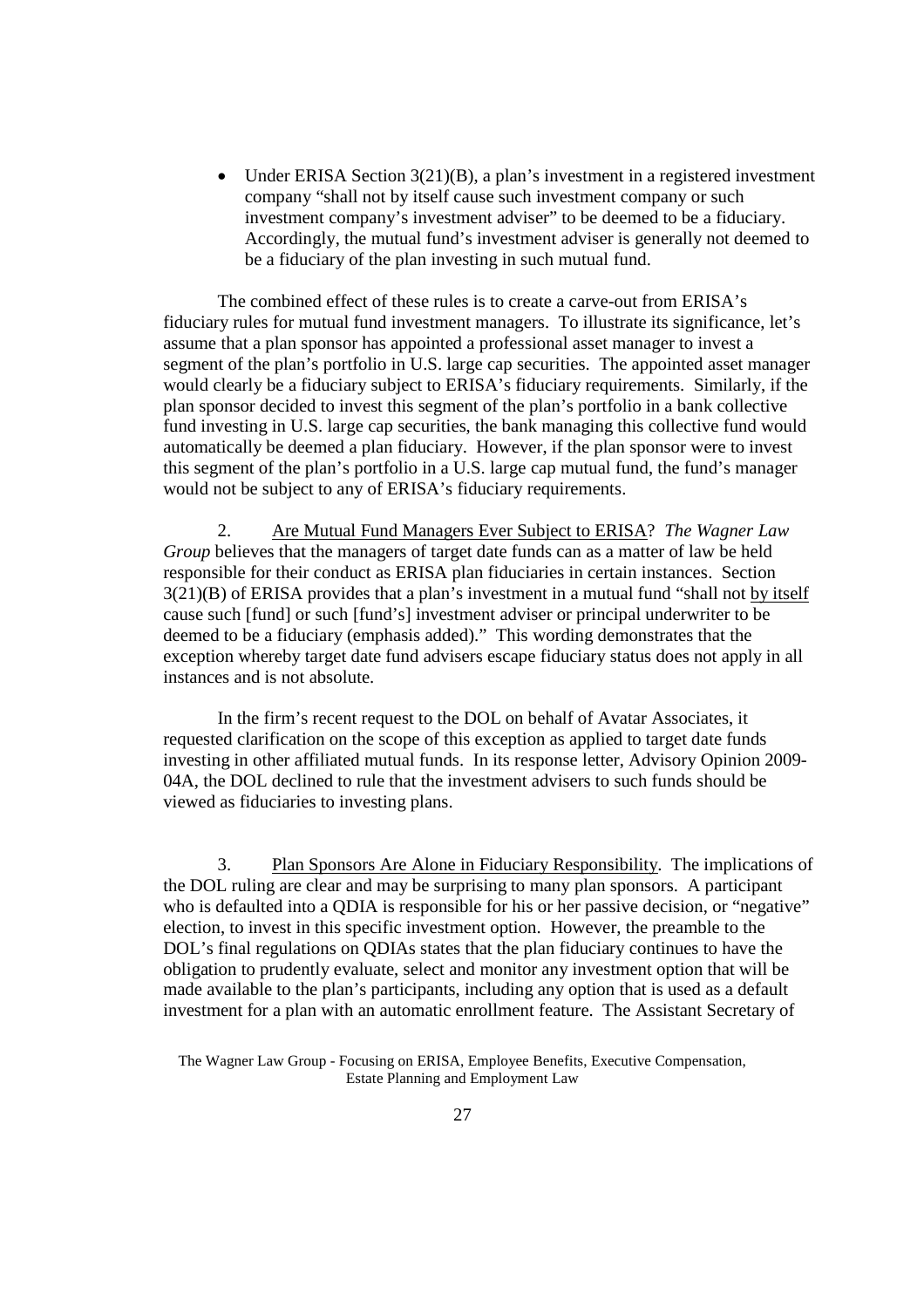Labor of EBSA, in her testimony regarding QDIAs before the Senate Special Committee on Aging, stated that "[the plan sponsor] continues to have the obligation to prudently evaluate, select, and monitor any investment option that will be made available to the plan's participants and beneficiaries." In other words, the plan sponsor remains responsible for ensuring that the QDIA, just like any other option in the plan's investment menu, is a prudent investment choice.

Since the managers of target date funds do not have any fiduciary duty under ERISA with respect to the plans investing in them, plan sponsors alone are responsible for the selection and monitoring of target date funds and the construction, management and oversight of their portfolios of underlying funds. Unfortunately many plan sponsors incorrectly believe that they do not need to evaluate the target date fund's underlying investments, and they wrongly assume that fund managers have accepted this responsibility as ERISA fiduciaries on their behalf.

# E. Congressional Scrutiny of Target Date Funds.

On December 16, 2009, former U.S. Senator Herb Kohl (D-WI), then chairman of the Senate Special Committee on Aging, announced his intent to introduce legislation that would require target date fund managers to take on ERISA fiduciary responsibility in order for such funds to be eligible for designation as the plan's QDIA. Senator Kohl was quoted as taking issue with the fact that "[m]any target date funds are composed of hidden underlying funds that can have high fees, low performance, or excessive risk" and concluding that "there is no question that we need greater regulation and transparency of these products." Unlike the Obama Administration's regulatory proposal to improve disclosure with respect to target date funds, Senator Kohl's legislative proposal involves imposing ERISA's fiduciary standards on target date fund managers. Due to the nature of ERISA's prohibited transaction rules, Senator Kohl's proposal would require substantial changes to the current "fund of funds" structure and fee arrangements in many target date fund products.

# F. Best Practices Regarding Target Date Disclosures.

Although the DOL has not yet finalized its proposal concerning the required disclosures for target date funds, it is clear that there is a concern that participants are not getting the appropriate information and education. As a "best practice," advisors can help provide meaningful information about the plan's target date funds to participants right now. Participants need to focus on the key features of a target date investment, such as its glide path, landing point and its potential volatility. While educating participants about target date funds, advisors should also work with plan sponsors to ensure that they are prudently evaluating the target date fund series in the plan's menu, especially if it is being utilized as a QDIA. In light of the level of investment losses sustained by all types of target date funds in recent years, plan sponsors should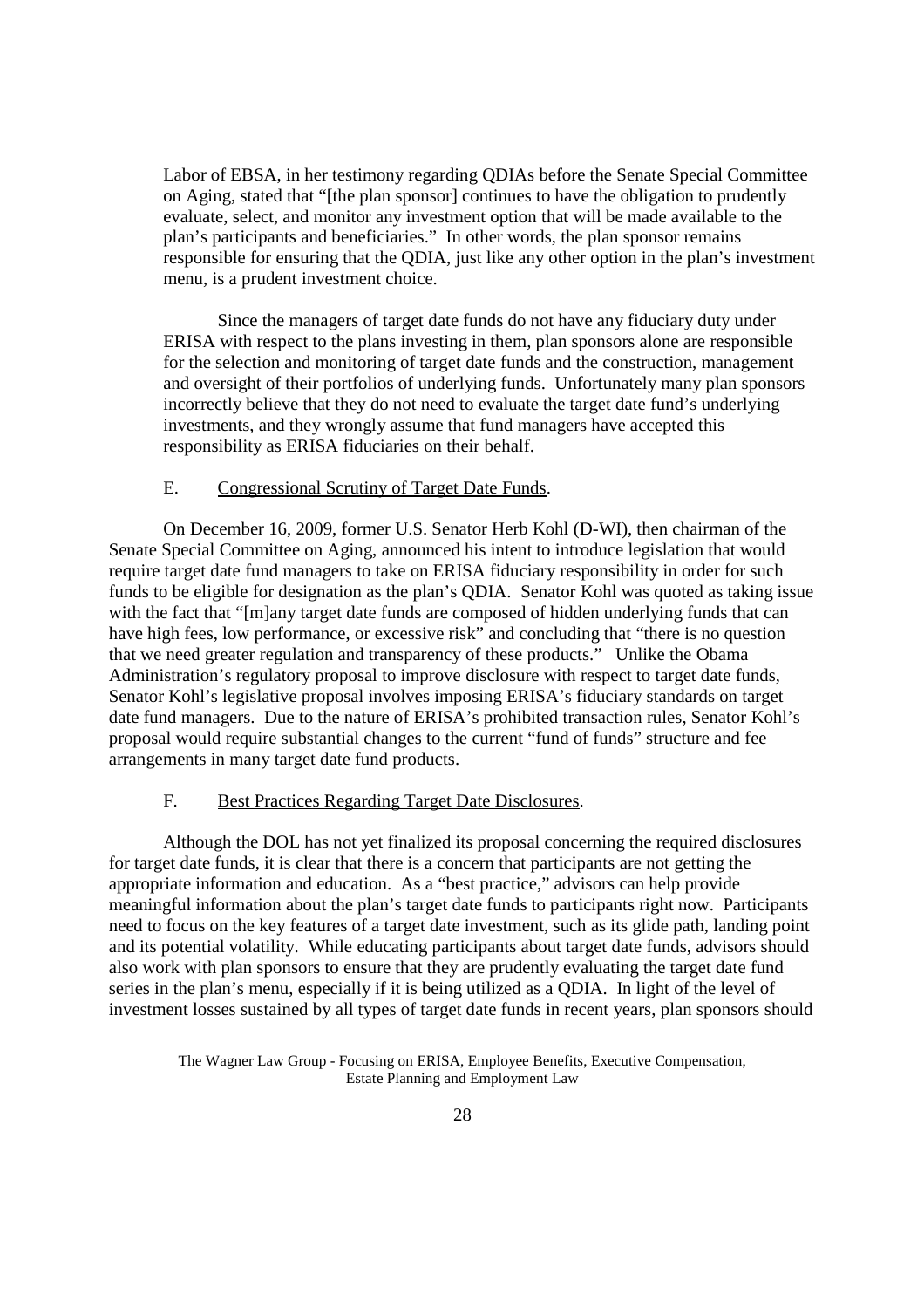pay particular attention to the expected volatility and equity/fixed income mix of target date funds intended for participants who are already in or nearing retirement (*e.g.*, 2015 Retirement Fund).

# **VII. Lifetime Income Options**

One of the key retirement security goals of the Obama Administration is to "reduce barriers to annuitization of 401(k) plan assets" and promote "guaranteed lifetime income products, which transform at least a portion of retirees' savings into guaranteed future income, reducing the risks that retirees will outlive their savings or that their living standards will be eroded by investment losses or inflation."<sup>13</sup>

A. DOL and IRS Request for Information. In connection with the Administration's goals to promote DC plan annuitization, the DOL, Internal Revenue Service and the Treasury Department issued a joint release on February 2, 2010, requesting information regarding lifetime income options for participants in retirement plans. In this release, these agencies announced that they were currently reviewing the rules under ERISA and the related rules under the Internal Revenue Code, to determine whether and how they could enhance the retirement security of participants by facilitating access to lifetime income arrangements. The requests for information addressed a range of topics, including participant education, required disclosures, 401(k) plan and other tax-qualification rules, selection of annuity providers, ERISA Section 404(c) and QDIAs.

B. The Retirement Security Project. The Retirement Security Project, a joint venture of the Brookings Institution and the Urban Institute, has released two white papers regarding DC plan annuitization. These papers have generated a significant amount of interest, given the fact that they were co-authored by Mark Iwry, who has been appointed by the Treasury Secretary to serve as the Deputy Assistant Secretary for Retirement and Health Policy. The white papers include proposals to encourage DC plan annuitization by using deferred annuities as the default investment for participants for certain purposes.

Some observers, however, have reservations about the appropriateness of using annuities as a default investment, given the fact that the needs of individuals tend to vary considerably during the decumulation phase of retirement. Some experts have been critical of default annuities, noting their inflexible nature and that default annuitization may not be easily reversed by participants (without significant economic cost). The Government Accountability Office, the watchdog or investigative arm of Congress, has also noted that, for some participants, default annuities may not be appropriate, given their health or other conditions. Proponents of default annuities have developed a proposal to offer default annuities over a two-year trial period, during

<sup>13</sup> *Annual Report of the White House Task Force on the Middle Class*, February 2010.

The Wagner Law Group - Focusing on ERISA, Employee Benefits, Executive Compensation, Estate Planning and Employment Law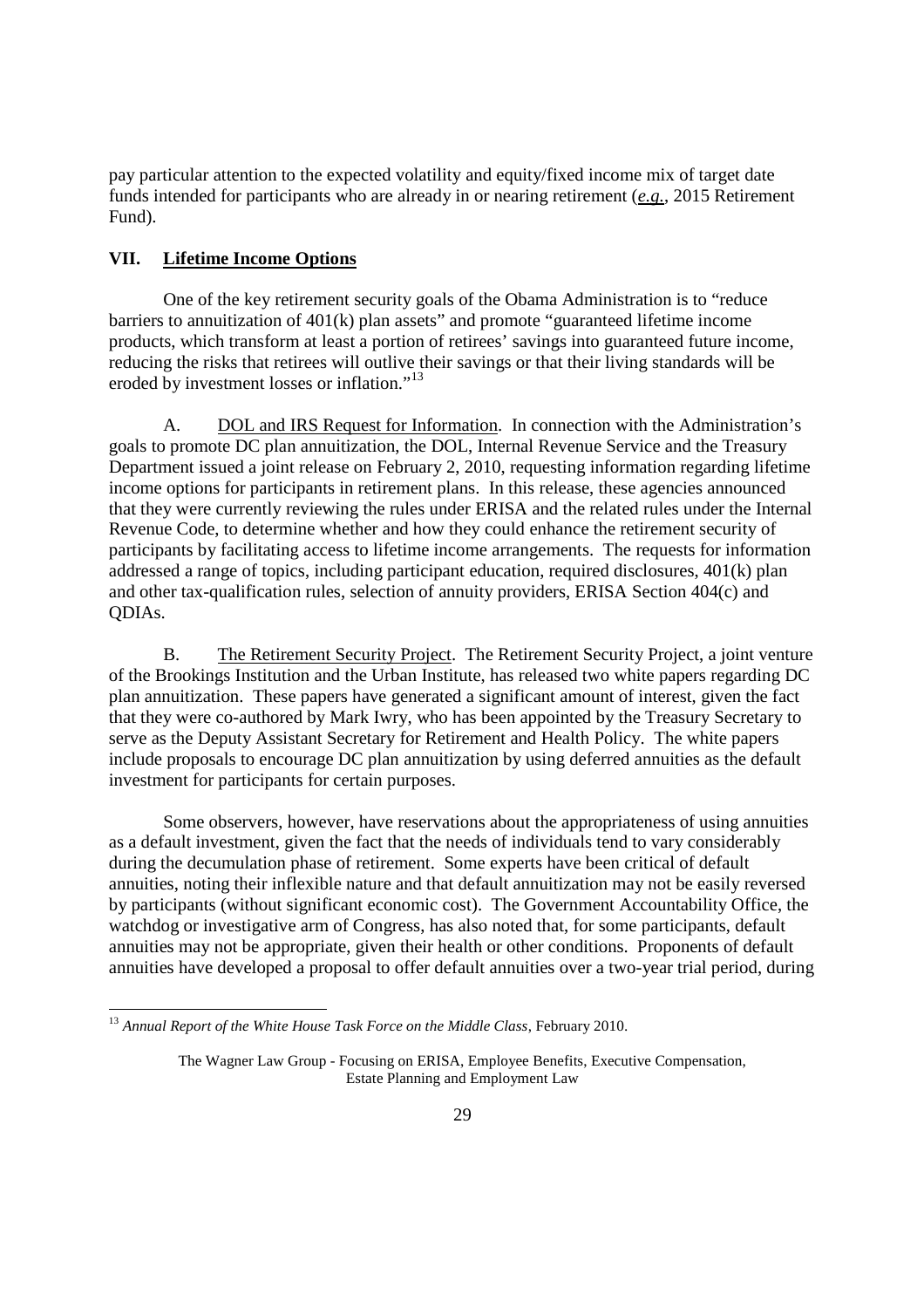which the retiree would receive monthly income unless the retiree opted and made an affirmative decision by the end of the trial period to take a lump sum.

C. Legislative Proposals. A number of bills have been introduced in Congress, which are designed to provide tax incentives to save for retirement through annuities (*e.g.*, Lifetime Pension Annuity for You Act, Retirement Security for Life Act). These bills typically encourage annuitization by exempting a percentage of annuity income up to a stated threshold (*e.g.*, \$5,000 for individuals or \$10,000 for couples). Although they typically do not extend this exemption to annuity payments from defined benefit plans, they do exempt annuity payments made from DC plans.

In contrast to these tax-related measures, the Lifetime Income Disclosure Act puts a different spin on the subject of lifetime income and  $401(k)$  plans.<sup>14</sup> Under this proposed legislation, 401(k) plan sponsors would be required to inform participants annually of how their account balances would translate into guaranteed monthly payments – a "retirement paycheck for life." The goal of this legislation is to give participants an understanding of how much projected retirement income they can expect from their savings. The legislation directs the DOL to issue tables that employers may use in calculating an annuity equivalent and model disclosures. Employers and service providers who use the model disclosure and guideline assumptions would be insulated from liability under ERISA.

D. Lifetime Income Hearing by Senate Special Committee on Aging. On June 16, 2010, the U.S. Senate Special Committee on Aging convened a hearing entitled, "The Retirement Challenge: Making Savings Last a Lifetime." The hearing explored options to help retirees transform their retirement savings into lifetime income, taking a close look at 401(k) plan participants in particular. According to former Senator Kohl, then chairman of the Senate Special Committee on Aging, the hearing was the start of a legislative debate about how the government can help Americans make their retirement savings last a lifetime. In his opening statement, he stated that, "[o]ur goal is to find ways to ensure retirees have access to lifetime income options that provide adequate consumer protections at a reasonable cost." In his view, the focus of most education efforts have been on encouraging people to save, and not about how to make their savings last.

At the hearing, Phyllis Borzi (Assistant Secretary of Labor) and Mark Iwry (Deputy Assistant Secretary for Retirement and Health Policy at the Treasury Department) presented their early analysis of the responses they received to the RFI on lifetime income options, jointly released by the DOL, IRS and Treasury on February 2, 2010. The RFI attracted more than 780 responses from the public. Many of the comments were submitted by individuals who said they were worried that the RFI was the first step in a government plan to take over 401(k) plans.

<sup>&</sup>lt;sup>14</sup> U.S. Senators Jeff Bingaman (D-NM), Johnny Isakson (R-GA), and Herb Kohl (D-WI) introduced this bill in December 2009.

The Wagner Law Group - Focusing on ERISA, Employee Benefits, Executive Compensation, Estate Planning and Employment Law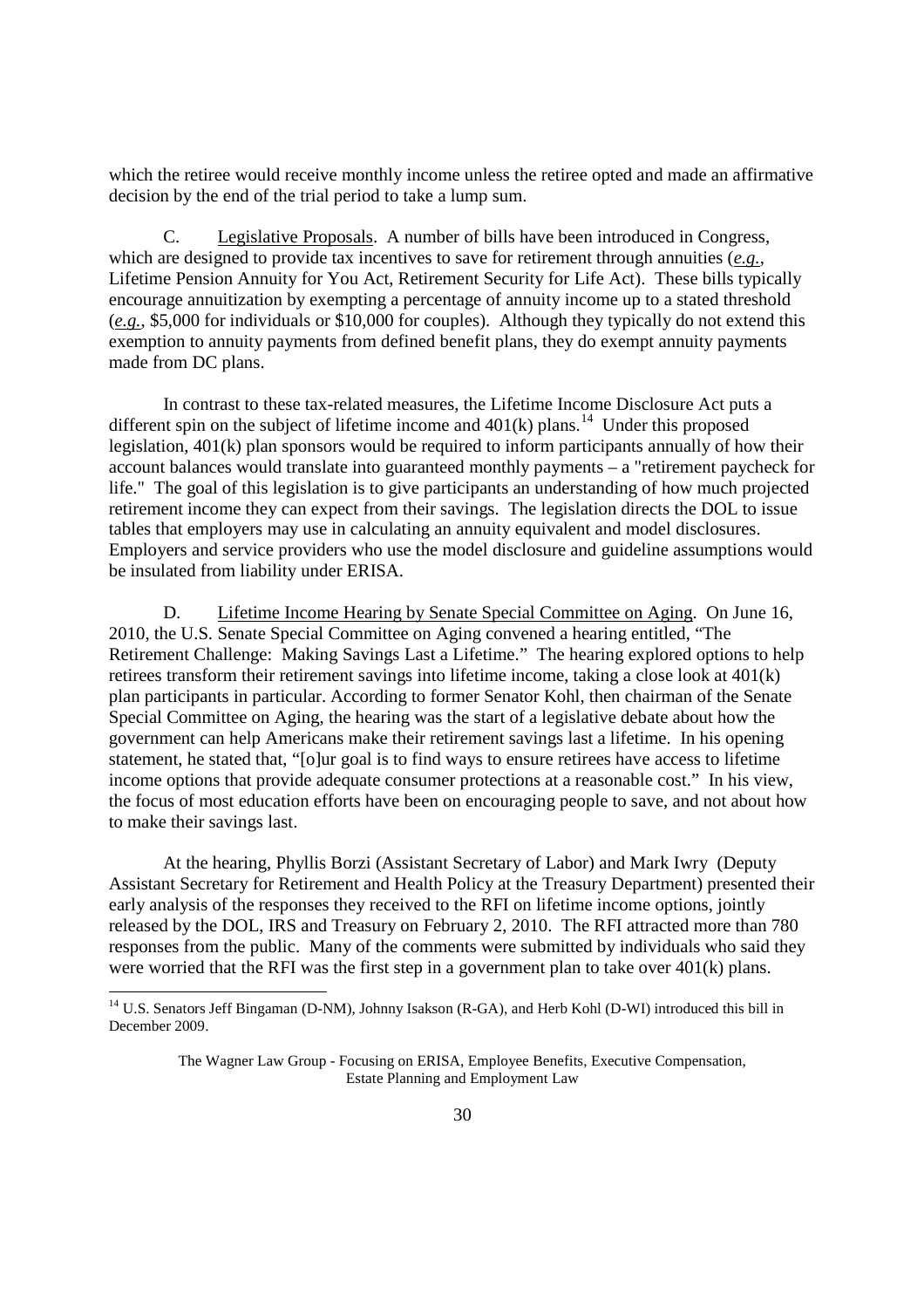However, Assistant Secretary Borzi clarified that the DOL and the Obama administration had no intention of taking over workers' 401(k) plans. She indicated that the agencies simply wanted to know if promoting lifetime income vehicles were a good idea, and, if so, if there were ways for the government to improve access to them. These comments from the DOL were consistent with Senator Kohl's opening statement, in which he had also clarified that he was in favor of making lifetime income options available at a fair price, and that he did not advocate any type of mandate that would force people to purchase lifetime income products.

E. Joint Hearing by DOL, IRS and Treasury in September 2010. On September  $14<sup>th</sup>$ and September 15, 2010, the DOL, IRS and the Treasury Department held a 2-day joint hearing to consider the specific issues raised in the various comments submitted by the public in response to the RFI regarding lifetime income options.<sup>15</sup>

In contrast to the jointly released RFI on February 2, 2010, which solicited comments on a broad array of topics concerning lifetime income options, the September hearing focused on 5 specific areas of concern.

They included the following 2 areas of general policy-related interest:

- Specific Concerns Raised by Participants. Participants and participant representative groups had expressed concern about lifetime income options in general (*e.g.*, inflation risk, product complexity and fees, the long-term viability of issuers of annuity products, limited availability of death benefits and withdrawal options). The agencies heard testimony exploring and addressing these concerns.
- Alternative Designs of In-Plan and Distribution Lifetime Income Options. The respective agencies were also interested in exploring the different ways in which lifetime income options can be made available in plans, including both insurance and non-insurance design solutions (*e.g.*, managed payout funds).

The hearing also focused on the following 3 areas of specific interest:

 Fostering Education to Help Participants Make Informed Retirement Income Decisions. The agencies were interested in hearing about the type of information that would help participants make better informed decisions regarding their retirement income. DOL Interpretive Bulletin 96-1 provides guidance on how plan sponsors can provide

<sup>&</sup>lt;sup>15</sup> The agency representatives involved in coordinating the hearing include (i) Mark Iwry, Senior Advisor to the Secretary, Deputy Assistant Secretary for Retirement and Health Benefits, Department of the Treasury, (ii) Nancy Marks, Division Counsel/Associate Chief Counsel, Tax Exempt and Government Entities, IRS, and (iii) Phyllis Borzi, Assistant Secretary, EBSA, DOL.

The Wagner Law Group - Focusing on ERISA, Employee Benefits, Executive Compensation, Estate Planning and Employment Law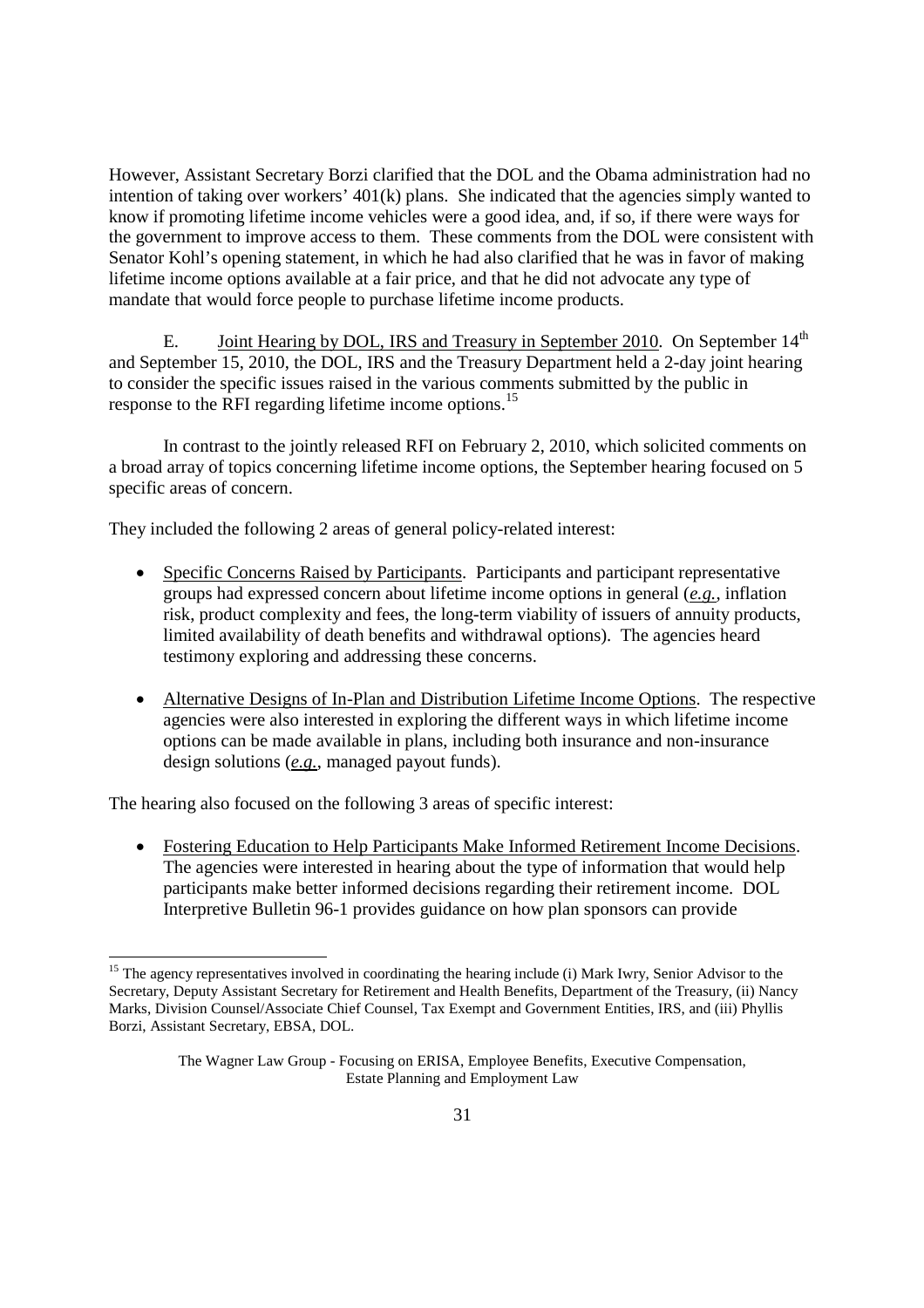"investment education" to participants without fiduciary liability, and the DOL appears to be interested in expanding it to cover "retirement income education."

- Disclosure of Account Balances as Monthly Income Streams. Along the lines of various legislative proposals such as the *Lifetime Income Disclosure Act*, the agencies were interested in hearing how participants may be more likely to choose lifetime income options if their benefit statements were to include disclosures noting what their individual accounts are worth when converted to a hypothetical monthly benefit.
- Modifying Fiduciary Safe Harbor for Selection of Issuer or Product. Under current law, a DOL regulatory "safe harbor" provides guidelines on how a plan fiduciary can prudently select an annuity provider for its DC plan.<sup>16</sup> This safe harbor is largely procedural, requiring an objective, analytical search for an annuity provider, in consultation with an expert as necessary. The agencies heard testimony on whether these safe harbor standards should be modified, and whether they should apply more broadly to other types of lifetime income products.

Given the specificity of these 3 areas, it appears that the DOL and Treasury Department (and IRS) have narrowed their areas of focus, signaling that these agencies are preparing to move ahead with rulemaking in these areas. In fact, the IRS has already begun to take action.

#### F. IRS Tax Relief.

1. Required Minimum Distributions. The IRS addressed various taxqualification requirements for DC plans with variable group annuity investment options for participants in PLR 200951039. This private letter ruling was helpful to the benefits community since it illustrated how these plans were viewed with respect to the age 70½ minimum distribution requirements and for purposes of the QJSA rules. In sum, DC plans with annuity investment options were not subject to any "surprise" interpretations with respect to these rules.

The IRS recently followed this up with a proposed regulation that would relax the minimum required distribution rule, as it applies to defined contribution plans, in order to promote longevity annuities, an annuity product with an income stream that begins at an age later than normal retirement, such as age 80 or 85. Proposed regulations issued on February 2, 2012 represent the first of what will be a series of actions to allow such annuities in tax-qualified retirement plans. The market for longevity annuities is currently very small, but the Administration would like to see an expansion of their use because they allow retirees to selfmanage a significant portion of their retirement assets until a relatively advanced age. Such a deferred annuity would commence level monthly payments at the elected age (*e.g.*, age 80) and

<sup>16</sup> 29 CFR 2550.404a-4.

The Wagner Law Group - Focusing on ERISA, Employee Benefits, Executive Compensation, Estate Planning and Employment Law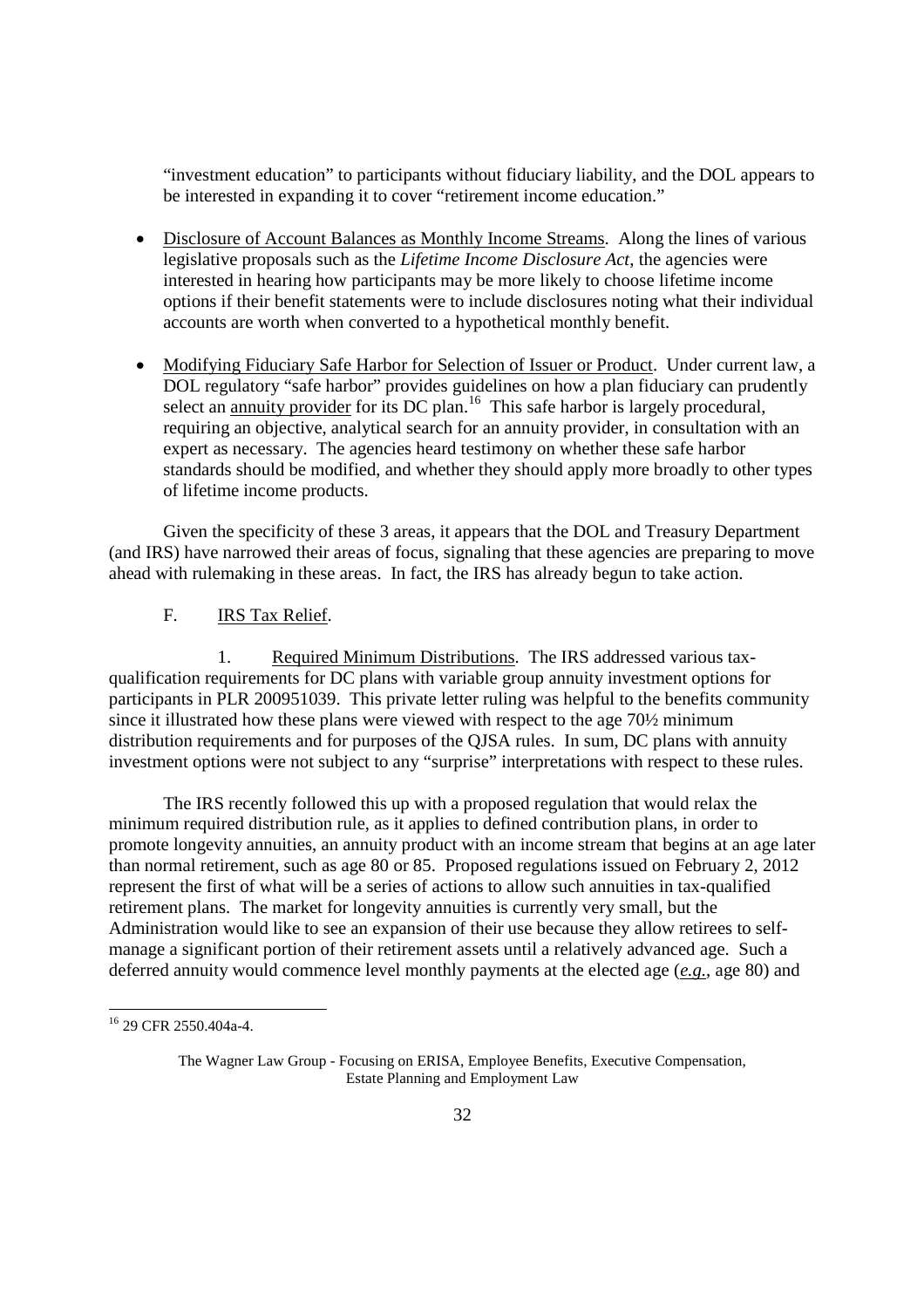provide protection against outliving retirement assets, but the minimum distribution rules presented an obstacle to their use, because they generally require plan distributions to commence at age 70 ½ (rather than a later date consistent with the annuity starting date under a longevity annuity). Under the proposed regulation, a defined contribution plan or IRA investment in a qualifying longevity annuity would be exempted from the minimum distribution rules. To qualify, the annuity premium would have to be limited to the lesser of \$100,000 or 25% of a participant's account balance, and the starting date of the annuity could be no later than age 85. Nevertheless, because of the minimum distribution requirement, the annuity cannot be a variable annuity (where payout is affected by underlying investments) or have a cost of living adjustment once payments begin.

2. Split Annuities. Another proposed regulation issued on February 2, 2012 would encourage DB Plan sponsors to offer split distribution options, where participants may elect to receive a portion of their accrued benefits as an annuity and the other portion as a lump sum. The goal of the proposed rule would be to give participants greater flexibility in their lifetime income choices, eliminating the "all or nothing" choice that many DB Plan participants currently face when deciding between a lump sum or an annuity.

Under current law, if a plan were to offer split options to participants, statutory actuarial assumptions (*i.e.*, applicable mortality table and applicable interest rate under Section 417(e)(3) of the Internal Revenue Code) would generally need to be used to calculate each bifurcated benefit (*i.e.*, partial lump sum and partial annuity). Under the proposal, however, plans would only be required to use the statutory assumptions to calculate the partial lump sum, meaning that the plan's regular conversion factors would be used to calculate the partial annuity.

For example, let us assume that a newly retired participant (age 62) has accrued a normal retirement benefit of \$1,350 per month (payable at age 65). Let us further assume that this benefit either has an **immediate** monthly annuity value of \$1,200 (determined using the plan's regular conversion assumptions), or an immediate lump sum value of \$100,000 (determined using statutory assumptions). If the participant were to elect 25% of his benefit as an annuity (and the remaining 75% as a lump sum), under the proposed regulations, the participant would be entitled to a \$300 immediate monthly annuity and a \$75,000 current lump sum. As illustrated, the proposed regulations would allow the plan to use simple arithmetic (25% x \$1,200) to arrive at the value of the partial annuity. Conversely, a much more complex calculation would be required under the current rules, if the statutory assumptions (rather than the plan's regular conversion assumptions) were used to calculate the immediate partial annuity.

3. New Tax Rules Favoring Annuities. The IRS has also released a pair of revenue rulings to further encourage the annuitization of plan benefits. Unlike the proposed regualtions on longevity annuities, these rulings are effective immediately.